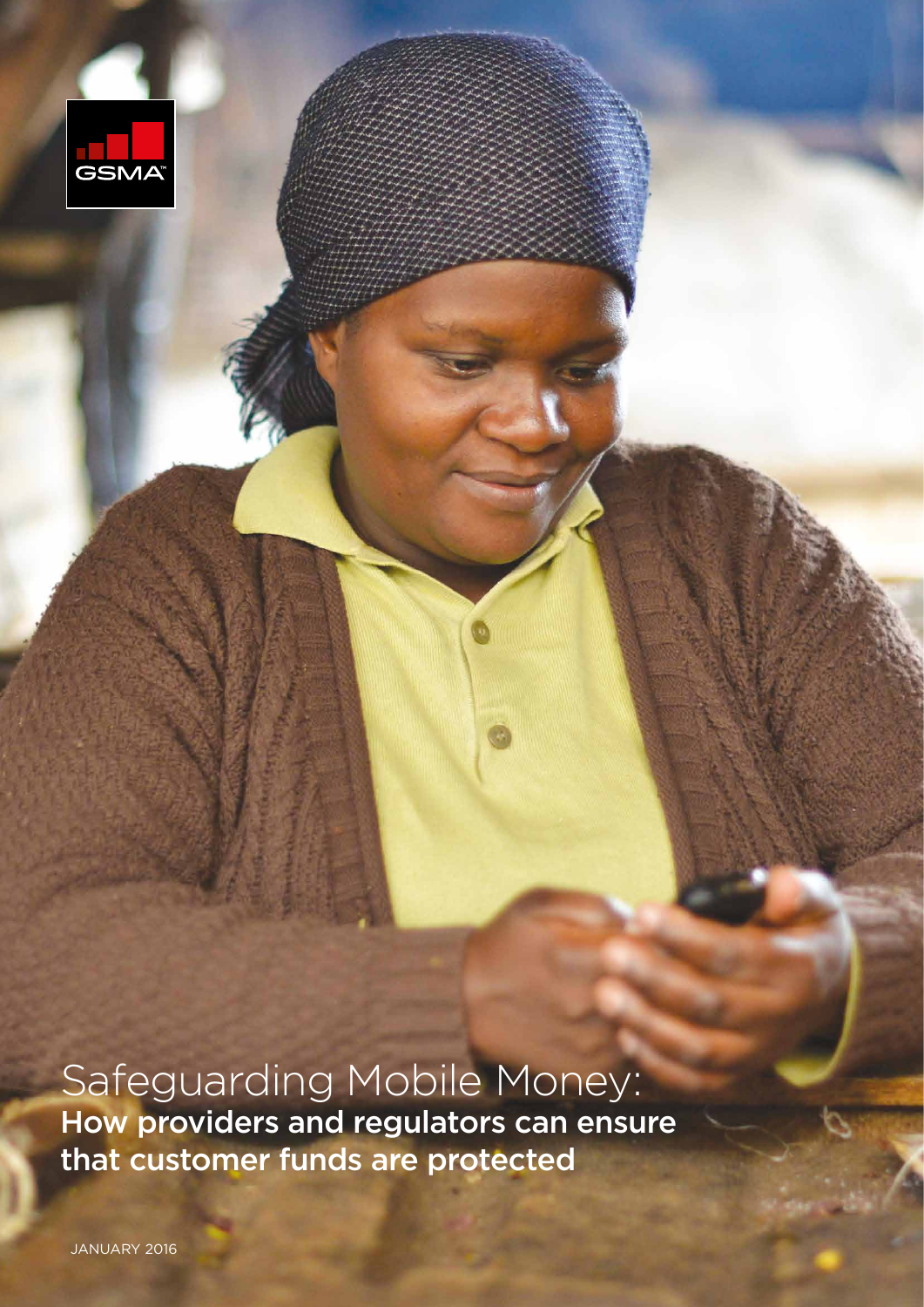



The GSMA represents the interests of mobile operators worldwide, uniting nearly 800 operators with more than 250 companies in the broader mobile ecosystem, including handset and device makers, software companies, equipment providers and Internet companies, as well as organisations in adjacent industry sectors. The GSMA also produces industry-leading events such as Mobile World Congress, Mobile World Congress Shanghai and the Mobile 360 Series conferences.

For more information, please visit the GSMA corporate website at www.gsma.com

Follow the GSMA on Twitter: @GSMA

The GSMA's Mobile Money for the Unbanked (MMU) programme works to accelerate the growth of commercially viable mobile money services to achieve greater financial inclusion.

For more information visit www.gsma.com/mmu

This publication was written by Jeremiah Grossman, GSMA.

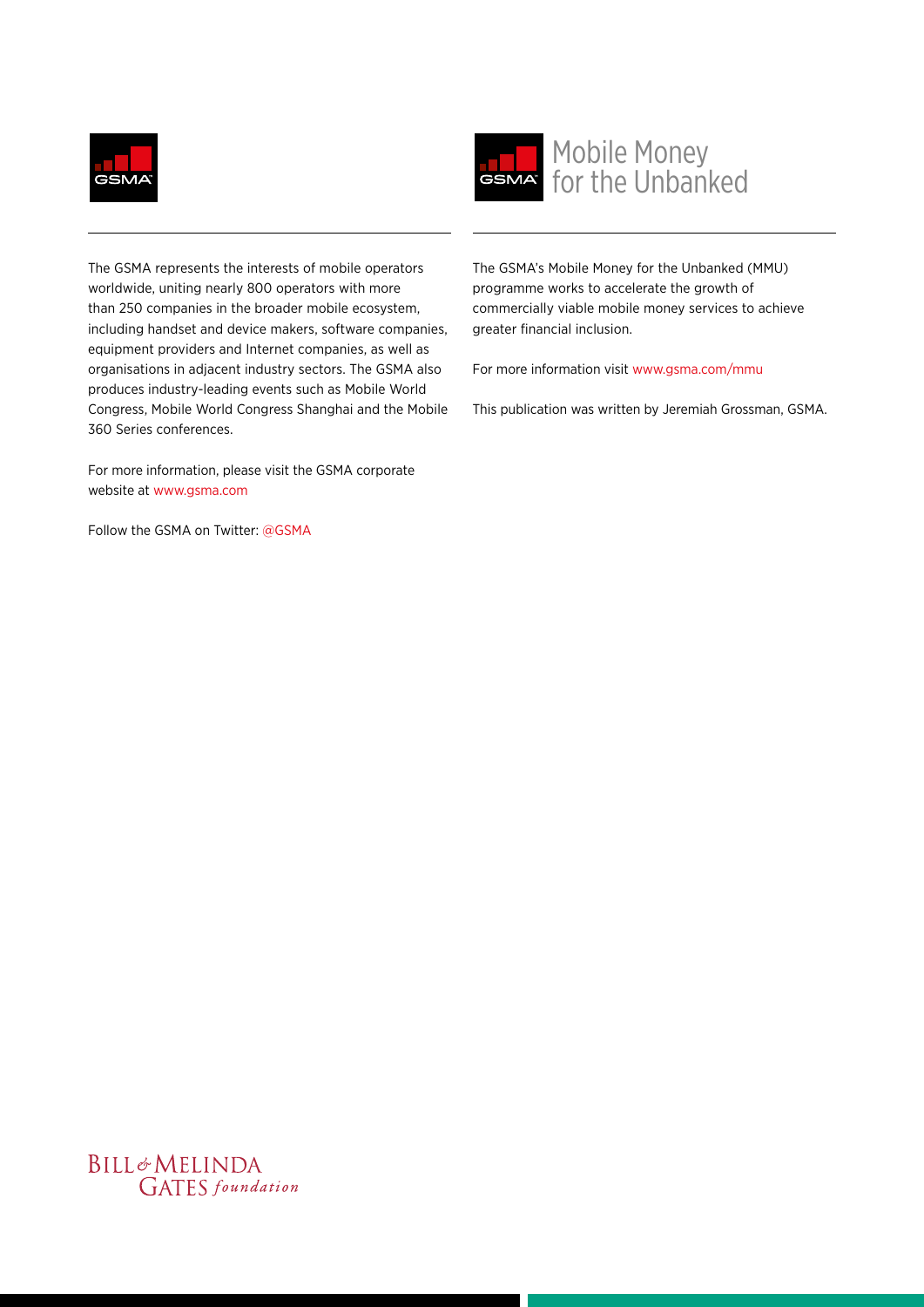# **CONTENTS**

| <b>EXECUTIVE SUMMARY</b>                                                                                                   | 5  |
|----------------------------------------------------------------------------------------------------------------------------|----|
| <b>INTRODUCTION</b>                                                                                                        | 7  |
| RISK #1 - INSUFFICIENT FUNDS SET ASIDE IN SAFE, LIQUID<br><b>INVESTMENTS TO MEET CUSTOMER DEMAND FOR CASH</b>              | 9  |
| <b>RISK #2 - INSUFFICIENT ASSETS TO REPAY CUSTOMERS IN EVENT OF</b><br><b>ISSUER'S (OR TRUSTEE/FIDUCIARY'S) INSOLVENCY</b> | 13 |
| <b>RISK #3 - INSUFFICIENT ASSETS TO REPAY</b><br><b>CUSTOMERS IN EVENT OF BANK'S INSOLVENCY</b>                            | 19 |
| <b>SAMPLE WORKFLOW FOR REGULATORS</b><br><b>AND MOBILE MONEY ISSUERS</b>                                                   | 27 |
| <b>CONCLUSION</b>                                                                                                          | 30 |

#### **Acknowledgements**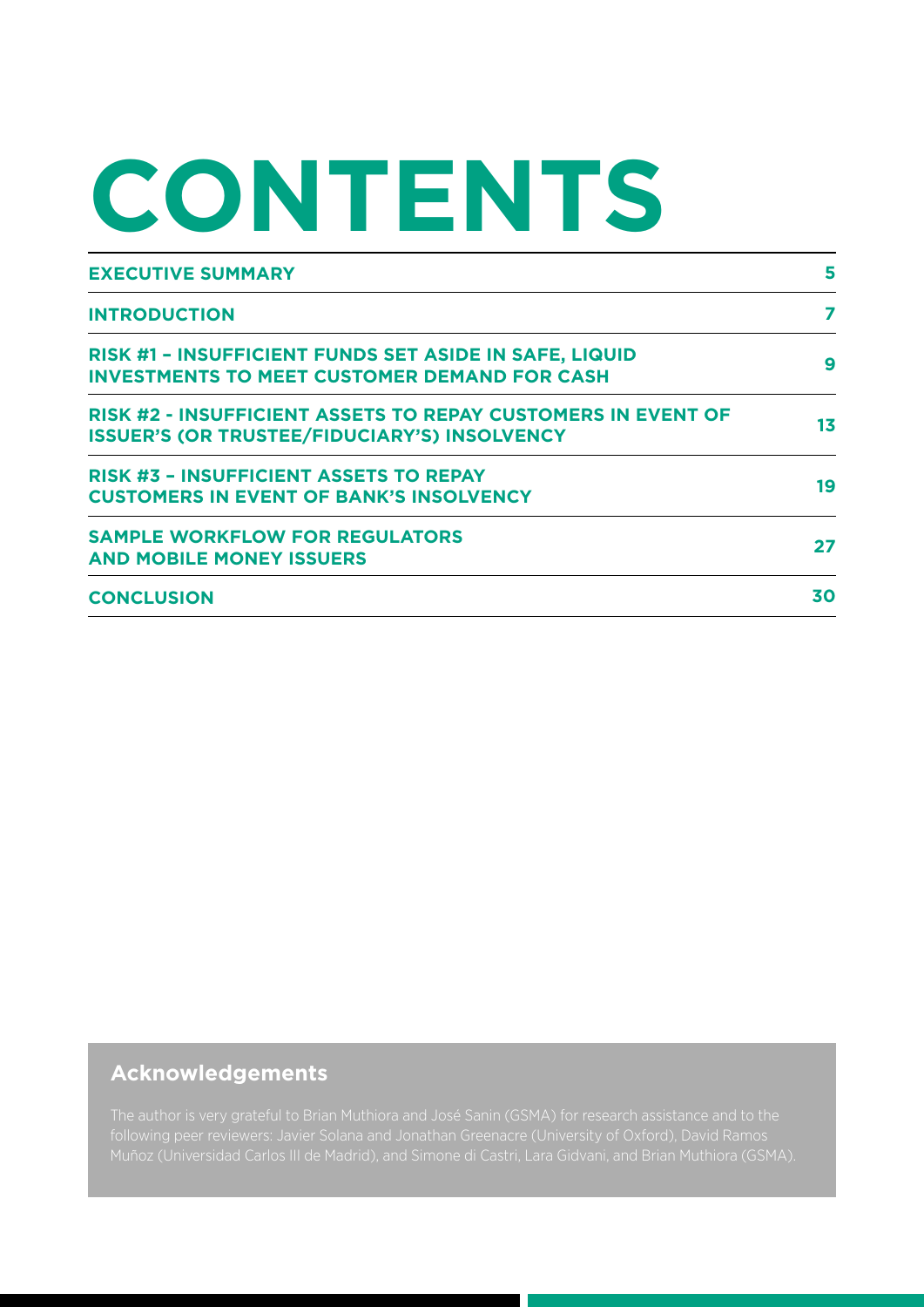

"Ultimately, the best approaches to safeguarding are those that achieve a high level of protection of customer funds in the least burdensome and most cost-effective manner possible ... Regulators should consult closely with mobile money issuers and other industry stakeholders to develop well-tailored, cost-effective safeguarding measures that do not negatively impact adoption of mobile money services by low-income and unbanked customers."

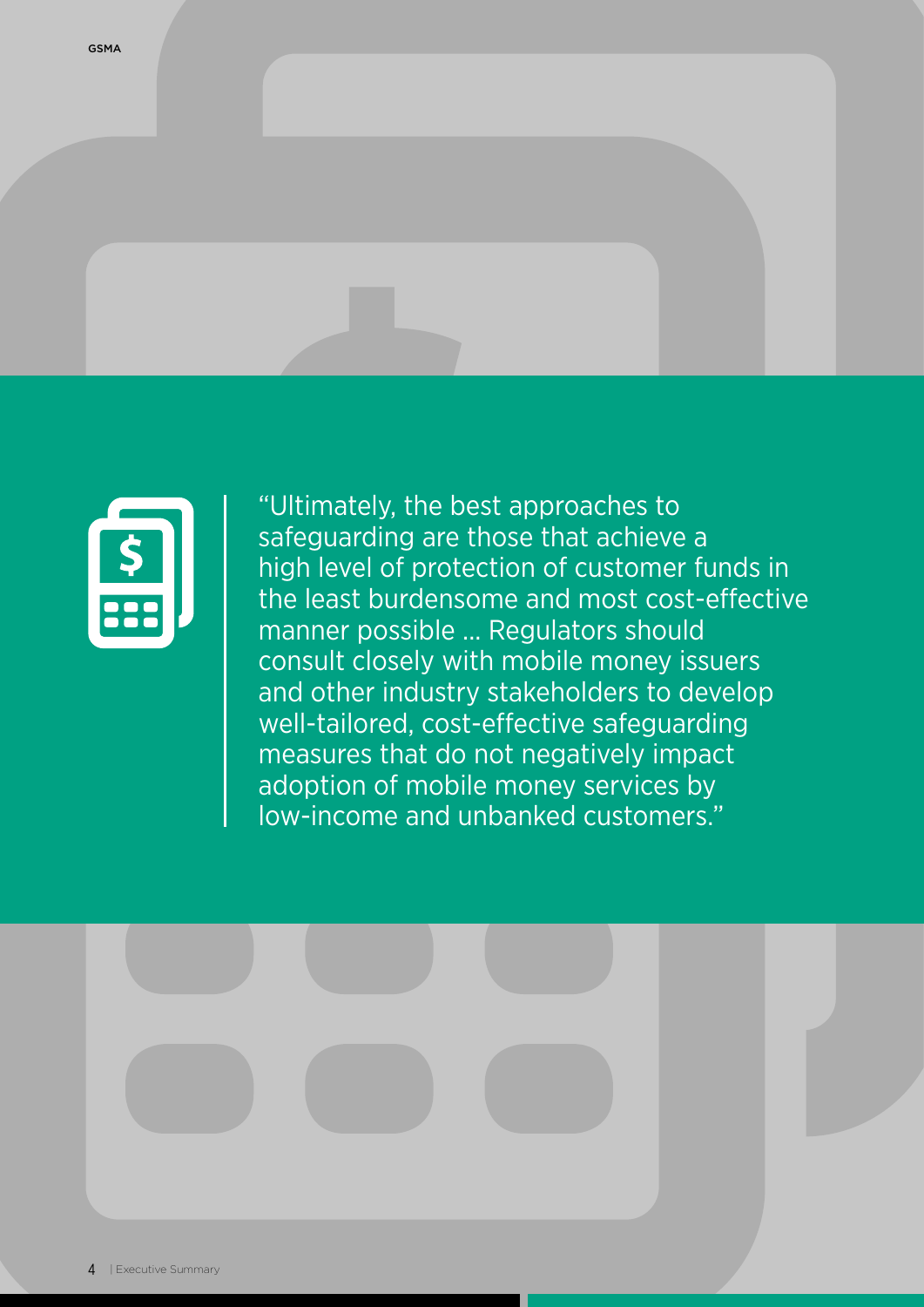## <span id="page-4-0"></span>Executive Summary

Allowing both banks and nonbanks to issue mobile money is fostering financial inclusion. Like all financial services, however, mobile money presents risks that must be effectively mitigated. One of the important risks is the risk of loss of customer funds.

Customer funds can be lost due to imprudent investment or due to the insolvency of the mobile money issuer, the trustee or fiduciary managing the customer funds (if applicable), or the bank holding the customer funds.<sup>1</sup> While this paper looks specifically at the risks when a nonbank issues mobile money directly to customers, many of these risks are also relevant when the provider is a bank.

The paper addresses three risk areas:

- 1. Insufficient funds set aside in safe, liquid investments to meet customer demand for cash
- 2. Insufficient assets to repay customers in event of issuer's (or trustee/fiduciary's) insolvency
- 3. Insufficient assets to repay customers in event of bank's insolvency

To mitigate the risk that mobile money issuers will be unable to fulfill customer demand for reimbursement, regulators should require mobile money issuers to hold funds equivalent to 100% of outstanding mobile money liabilities in safe, liquid investments such as commercial bank deposits and low-risk government securities. While most countries require most or all funds to be

stored in commercial banks, the safest investment will depend upon the risk of loss of customer funds in the event of bank insolvency (as discussed in Risk #3) and how this risk compares to the risk of alternative liquid investments such as government bonds.

In the event of an issuer's insolvency, other creditors might attempt to claim customer funds. One way to mitigate this risk is to require mobile money issuers to establish a trust (in common law countries) or use fiduciary contracts (in certain civil law countries) to isolate and ring-fence customer funds from the issuer's assets. In common law countries, the establishment of a trust also protects customer funds in the event of a trustee's insolvency. In civil law countries, the availability of fiduciary contracts and the extent to which customer funds are protected in the event of a fiduciary's insolvency vary significantly.

Where available and practical, issuers should use trusts, fiduciary contracts, or other arrangements that provide a similar level of protection against the insolvency of both the issuer and the trustee or fiduciary. In the absence of such legal arrangements, regulators should evaluate the efficacy of other options such as including explicit fund isolation and ring-fencing requirements in relevant regulation.

1. This paper does not address the risk of loss of customer funds due to fraud (internal or external).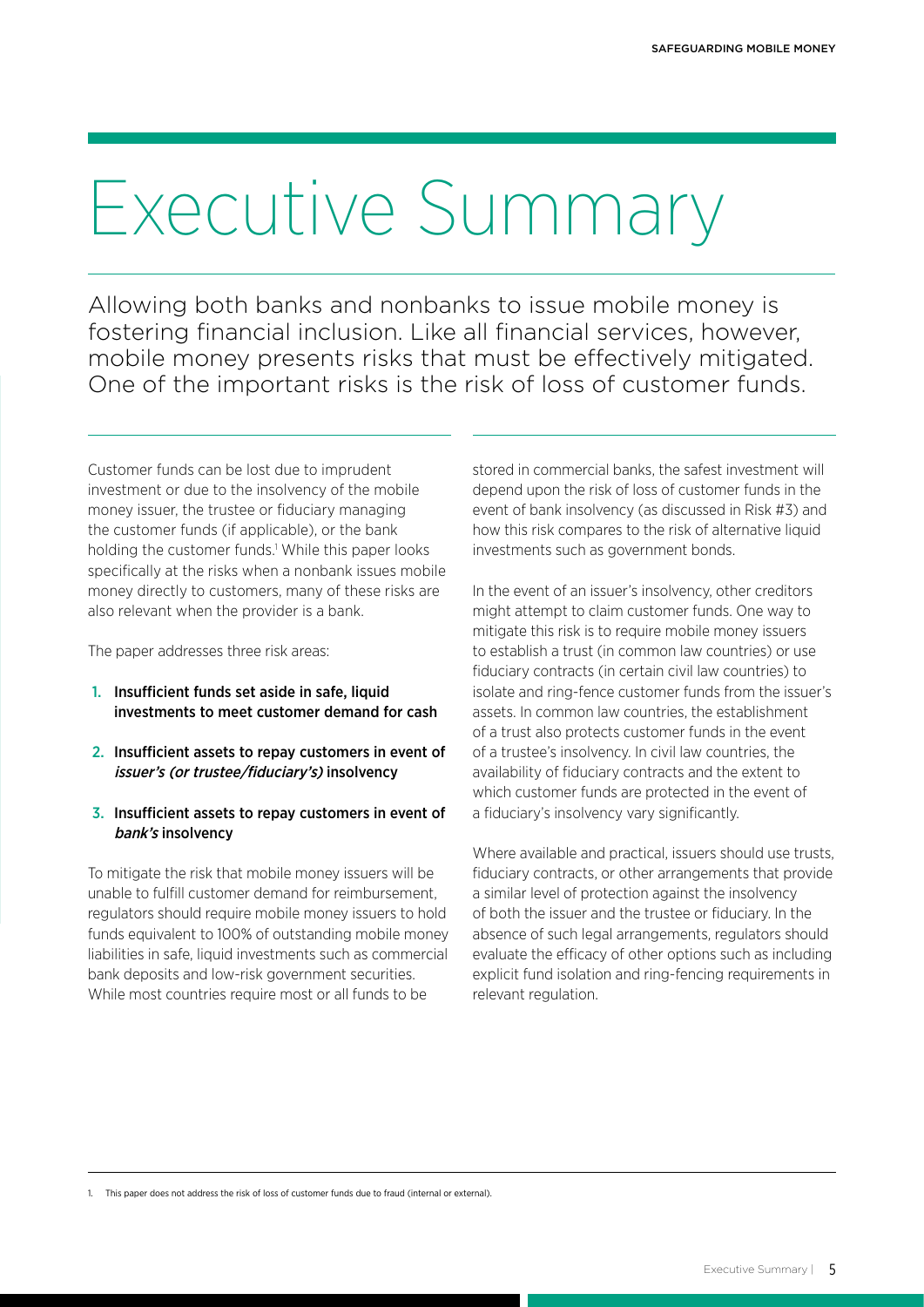Even if a trust or equivalent mechanism is in place, customer funds may be lost if a bank holding some or all of these funds becomes insolvent. A number of mitigating measures are possible, depending upon the country context. Possible measures include providing deposit insurance to individual mobile money accounts, either by directly covering mobile money accounts or by establishing a pass-through deposit insurance regime; using the bank as the trustee/fiduciary; purchasing private insurance; obtaining a guarantee from the bank's parent group; diversifying customer funds among multiple banks and/or using only highly-rated banks; and establishing initial and ongoing capital requirements.

In general, the ideal solution is to ensure that individual mobile money accounts are covered by deposit insurance. In most countries, however, this is currently

not a possibility, so alternate approaches will have to be considered. In such cases, identifying the best approach will require a country-specific analysis of market risk and financial infrastructure.

Ultimately, the best approaches to safeguarding are those that achieve a high level of protection of customer funds in the least burdensome and most cost-effective manner possible. Given significant variations in available legal instruments and market infrastructure, this will vary according to the country context. Regulators should consult closely with mobile money issuers and other industry stakeholders to develop well-tailored, cost-effective safeguarding measures that do not negatively impact the adoption of mobile money services by low-income and unbanked customers.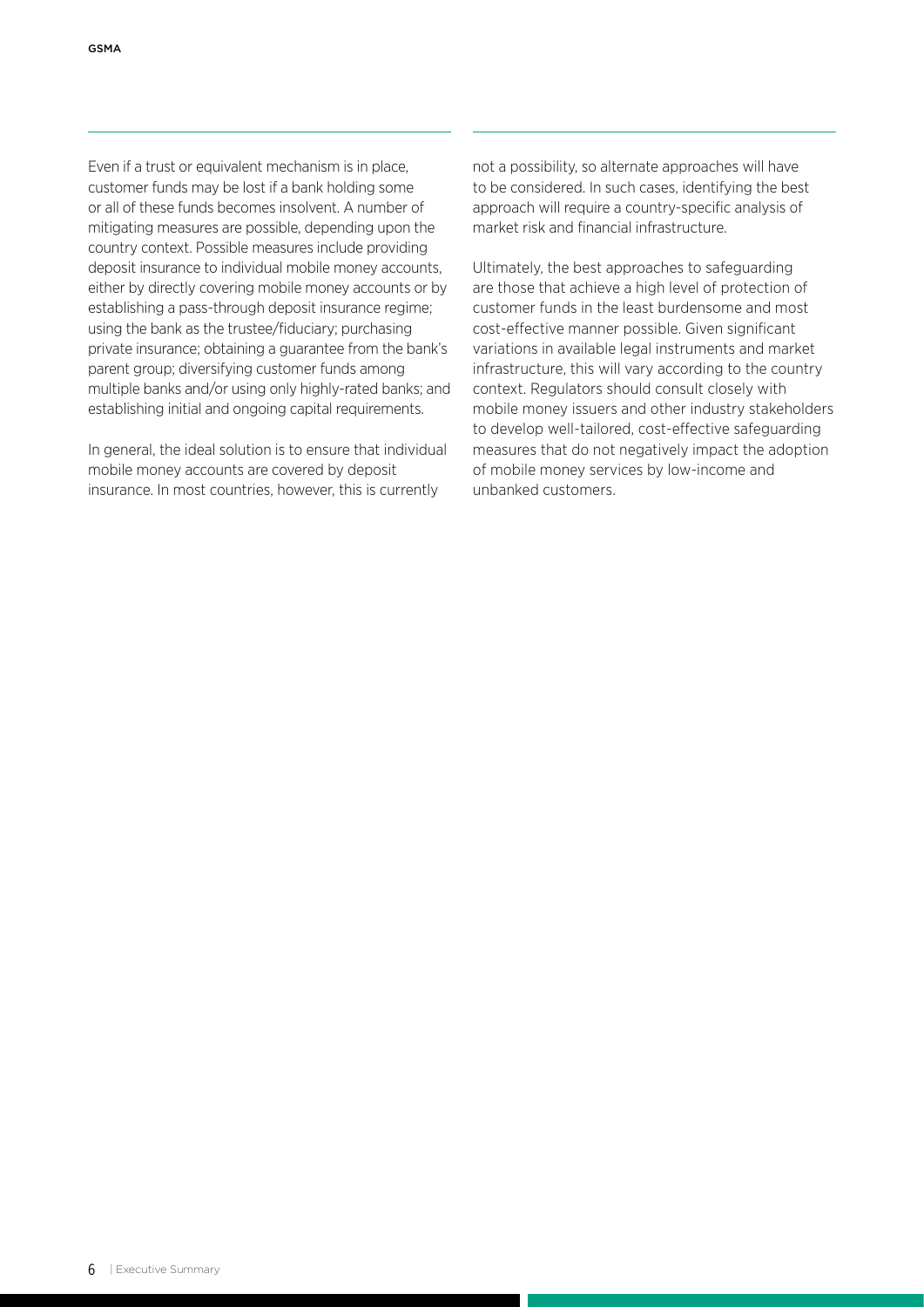## <span id="page-6-0"></span>Introduction

Ensuring that customer funds are safe is a matter of paramount importance both for regulators and for providers of mobile money services (hereinafter, "mobile money issuers").

In a typical mobile money model, customers receive mobile money in exchange for cash. If a bank is issuing mobile money directly to customers, the bank typically will pool and store funds from many different customers in a single account rather than opening an individual deposit account for each customer.

Similarly, if a nonbank issues mobile money directly to customers, the nonbank typically will pool and store funds received from many different customers in a single account per bank, though it may hold funds in more than one bank.

Allowing both banks and nonbanks to issue mobile money and to use pooled accounts to store customer funds is helping to foster financial inclusion. Many

countries with high levels of mobile money adoption have relatively low levels of bank account usage. In Kenya, for example, more than twice as many adults were using mobile phone-based financial services (11.5 million) as were using banking services (5.4 million) in 2013.<sup>2</sup> As of the end of 2014, 16 countries had more registered mobile money accounts than bank accounts, of which 15 were low-income countries in Sub-Saharan Africa<sup>3</sup>

Like all financial services, mobile money issuance presents risks that must be effectively mitigated. Perhaps the most significant risks from the customer's perspective are that (1) customers will be unable to access their funds upon demand or that (2) customers will lose funds stored on the electronic account.

#### **What is mobile money?**

For the purposes of this paper, "mobile money" shall refer to electronically stored monetary value that is (1) available to a user to conduct transactions through a mobile device, (2) issued upon receipt of funds, (3) accepted as a means of payment by persons other than the issuer, and (4) redeemable for cash. In most countries, traditional bank accounts that are accessible via electronic means are excluded from the definition of "mobile money". Mobile money services are a subset of electronic money services, which may be delivered via mobile phones, prepaid cards, or other means. While this paper refers to mobile money services, the recommendations are relevant to other forms of electronic money as well.

<sup>2.</sup> FinAccess (2013), "[FinAccess National Survey 2013: Profiling Developments in Financial Access and Usage in Kenya,](http://fsdkenya.org/wp-content/uploads/2015/08/13-10-31_FinAccess_2013_Report.pdf)" p19.

<sup>3.</sup> GSMA (2015), ["2014 State of the Industry: Mobile Financial Services for the Unbanked](http://www.gsma.com/mobilefordevelopment/wp-content/uploads/2015/03/SOTIR_2014.pdf)," p26.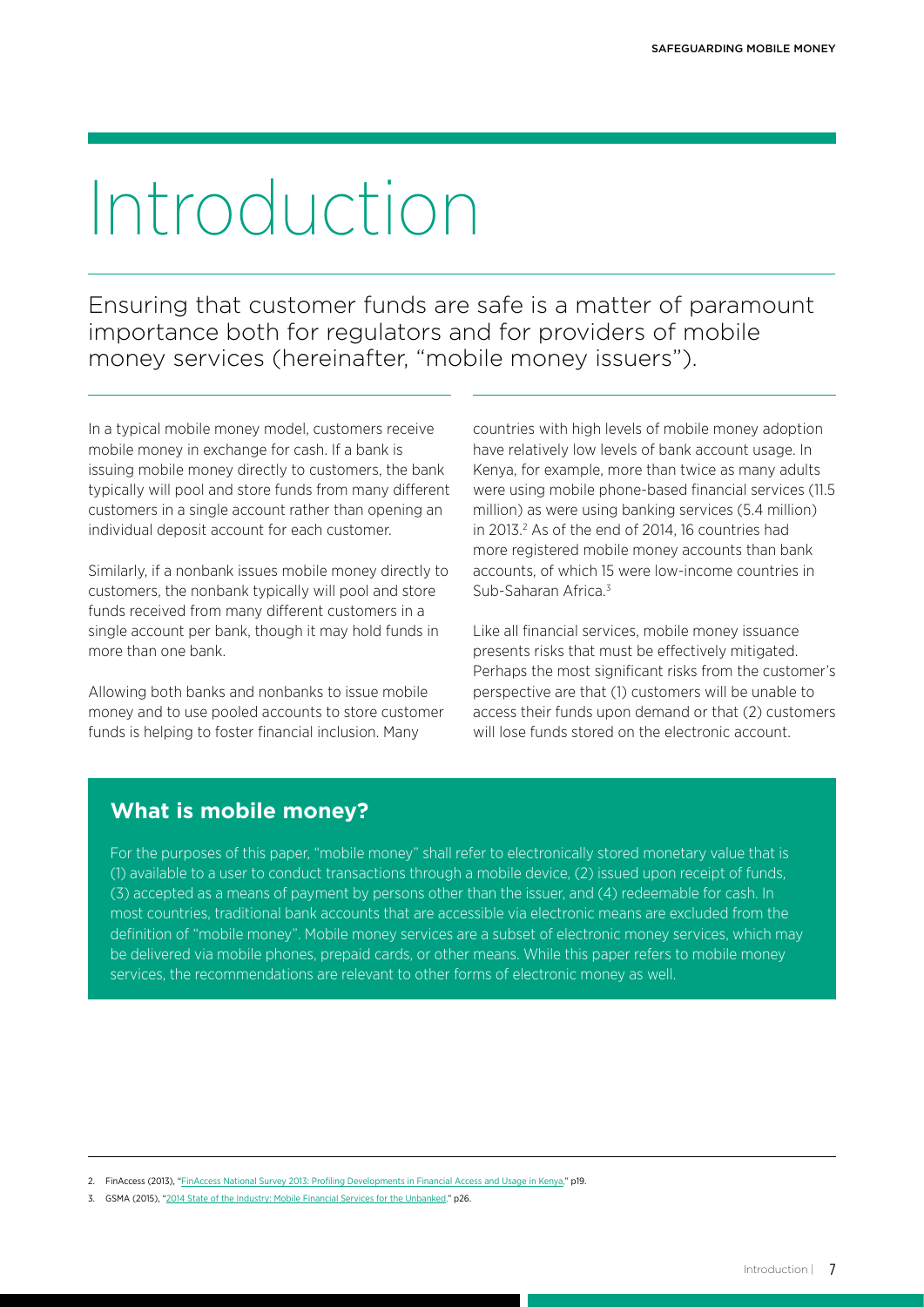Inability to access funds upon demand may be due to insufficient liquidity, while loss of funds stored on the electronic account may occur due to insolvency of the mobile money issuer, a trustee or other fiduciary party that is responsible for managing the mobile money funds, or a bank that holds part or all of the mobile money funds.

These risks exist both for banks and nonbanks that issue mobile money. If the issuer is a bank, some of these risks may already be mitigated through existing prudential requirements, such as liquidity ratios, capital requirements, and deposit insurance.4 For nonbank issuers, relevant risk mitigation requirements typically need to be established through regulation.

This paper focuses on how regulators can effectively safeguard customer funds when a nonbank issues mobile money. In countries where this is permitted, regulators and nonbank mobile money issuers have taken a number of steps to mitigate the risk that the latter will be unable to reimburse their customers.

The purpose of this paper is to help regulators and mobile money issuers better understand how to effectively safeguard customer funds against risk of loss due to (1) imprudent investment of customer funds, (2) insolvency of the mobile money issuer or trustee/fiduciary, or (3) insolvency of the bank holding the customer funds. The paper includes a discussion of the pertinent risks and the various operational and regulatory responses to these risks. The paper also includes an analysis of the impact of different legal traditions (common law vs. civil law) on protection of customer funds in the event of insolvency. Where relevant, results from a 2015 survey of safeguarding practices adopted by GSMA members offering mobile money services have been included as well.<sup>5</sup> A sample workflow is provided to help guide regulators and mobile money issuers through all the key risks and potential solutions. The paper concludes by presenting some solutions that regulators and issuers may adopt to address the identified risks and identifying areas for future research.

<sup>4.</sup> Even when banks issue mobile money, deposit insurance may not mitigate the risk of loss of funds due to bank insolvency. See discussion of Risk #3 below.

<sup>5.</sup> GSMA survey of customer fund safeguarding practices (June-July 2015). The survey was completed by 23 GSMA-member mobile money providers operating in Africa, Asia, and Latin America.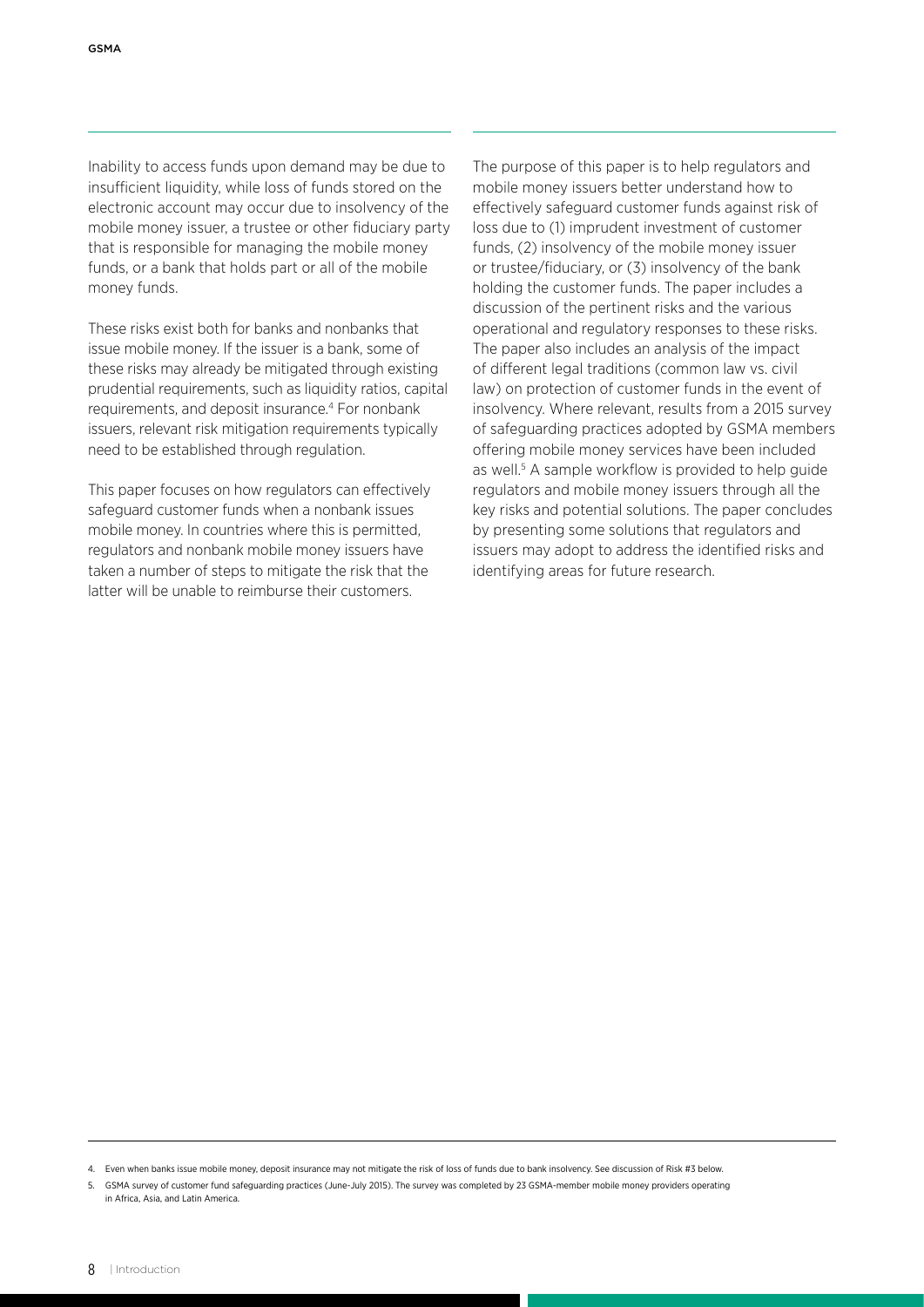### <span id="page-8-0"></span>**RISK #1**

Insufficient funds set aside in safe, liquid investments to meet customer demand for cash

Most financial institutions that accept funds from customers are required to set aside a certain percentage of these assets in liquid assets to fulfill customer demand for reimbursement. In addition, banks and other financial institutions that intermediate customer funds must set aside more capital for riskier investments. Unlike bank mobile money issuers, which typically are permitted to invest most of the funds received from customers in loans and other less liquid investments, nonbank mobile money issuers almost

universally are required to hold funds equivalent to 100% of outstanding mobile money liabilities in safe, liquid investments such as commercial bank deposits<sup>6</sup> and low-risk government securities. 22 of 23 GSMAmember survey respondents stated that they were subject to such a requirement.<sup>7</sup> In addition, Table 1 provides several examples of country regulations requiring nonbank mobile money issuers to set aside customer funds in safe, liquid investments.

7. GSMA survey of customer fund safeguarding practices (June-July 2015).

<sup>6.</sup> Once these funds are deposited in a bank, the investment of these funds by the bank typically is subject to the same norms and prudential requirements that apply to other bank deposits. Therefore, the risk of loss due to bank insolvency remains. See discussion of Risk #3 below.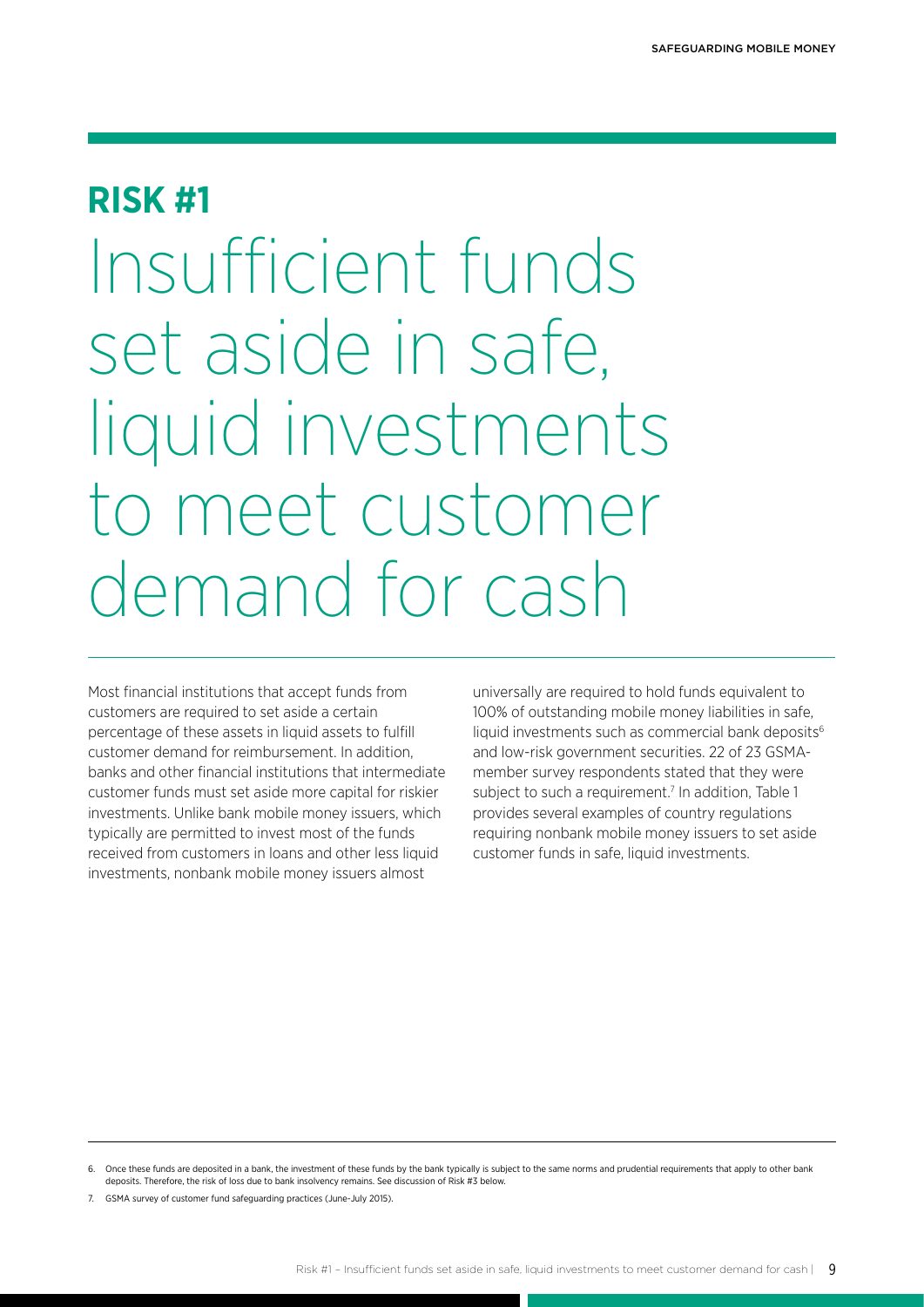#### TABLE 1

### Requirements to set aside funds in safe, liquid assets in selected countries<sup>8</sup>

| <b>Country</b>             | <b>Requirement</b>                                                                                                                                                                                                                                                                                                                                                                                                                                                                                                           | Source(s)                                                                                                                                                    |  |
|----------------------------|------------------------------------------------------------------------------------------------------------------------------------------------------------------------------------------------------------------------------------------------------------------------------------------------------------------------------------------------------------------------------------------------------------------------------------------------------------------------------------------------------------------------------|--------------------------------------------------------------------------------------------------------------------------------------------------------------|--|
| <b>Bolivia</b>             | Funds equal in value to outstanding mobile<br>money liabilities must be held in a regulated<br>financial institution. Funds can be held in cash or<br>invested in (1) securities issued by the Bolivian<br>Central Bank or National Treasury; or (2) securities<br>issued by a national Treasury of certain sovereign<br>nations with a risk rating assessment from a well-<br>known international credit risk agency [NOTE: In<br>practice, this requires a AAA or AA rating from<br>Standard & Poor's, Fitch, or Moody's]. | Circular ASFI/102/2011, Section 5<br>٠<br>Recompilation of Regulations for Banks<br>$\bullet$<br>and Financial Institutions, Title I,<br>Chapter 17, Art. 12 |  |
| Chad                       | Funds received from customers must be placed<br>in liquid assets defined by the Bank of Central<br>African States (COBAC).                                                                                                                                                                                                                                                                                                                                                                                                   | Regulation on E-Money Issuance, Art. 14<br>٠                                                                                                                 |  |
| Colombia                   | Mobile money issuers are required to deposit all<br>customer funds in a demand deposit account in<br>the Central Bank or another financial institution.                                                                                                                                                                                                                                                                                                                                                                      | Decreto 1491 de 13 July 2015, Art. 8<br>٠                                                                                                                    |  |
| Congo, Democratic Republic | Mobile money issuers must maintain liquid<br>assets equal in value to all outstanding<br>mobile money obligations.                                                                                                                                                                                                                                                                                                                                                                                                           | Instruction on E-Money Issuance, Art. 20<br>٠                                                                                                                |  |
| European Union (EU)        | The EU offers two safeguarding options: (1) 100%<br>of customer funds must be isolated from the<br>mobile money issuer's other funds and deposited in<br>a separate account in a credit institution or invested<br>in "secure, low-risk assets"; or (2) the mobile money<br>issuer must obtain insurance covering the full value<br>of outstanding mobile money liabilities.                                                                                                                                                 | EU E-Money Directive 2009, Article 7<br>$\bullet$<br>EU Payments Systems Directive 2007, Article 9                                                           |  |
| Ghana                      | 100% of the mobile money float must be kept<br>in unencumbered liquid assets, including (1) cash<br>balances held in universal banks (separate from<br>other balances of the mobile money issuer)<br>and (2) any other liquid asset prescribed by<br>the Bank of Ghana.                                                                                                                                                                                                                                                      | E-Money Guidelines, Art. 16                                                                                                                                  |  |
| India <sup>9</sup>         | Outside of funds held with the central bank to<br>meet Cash Reserve Ratio requirements, at least<br>75% of customer funds must be invested in short-<br>term government securities and up to 25% of<br>customer funds may be held in commercial banks.                                                                                                                                                                                                                                                                       | Guidelines for Licensing of Payments Banks,<br>Art. 5                                                                                                        |  |
| Kenya                      | Mobile money issuers must set aside funds equal<br>to or greater than their obligations to customers.<br>These funds should be placed in licensed<br>commercial banks.                                                                                                                                                                                                                                                                                                                                                       | National Payment System Regulations 2014,<br>Art. 25-26                                                                                                      |  |

8. Sources: GSMA, [Mobile Money Regulatory Guide](http://www.gsma.com/mobilefordevelopment/programmes/mobile-money/mobile-money-regulatory-guide); country regulations.

9. While India's regulations refer to "Payments Banks" rather than mobile money issuers, payments banks are not permitted to store customer funds and are only permitted to invest in bank deposits and short-term government securities. Therefore, payments banks more closely resemble mobile money institutions than banks that have wide latitude over how customer funds are invested and stored.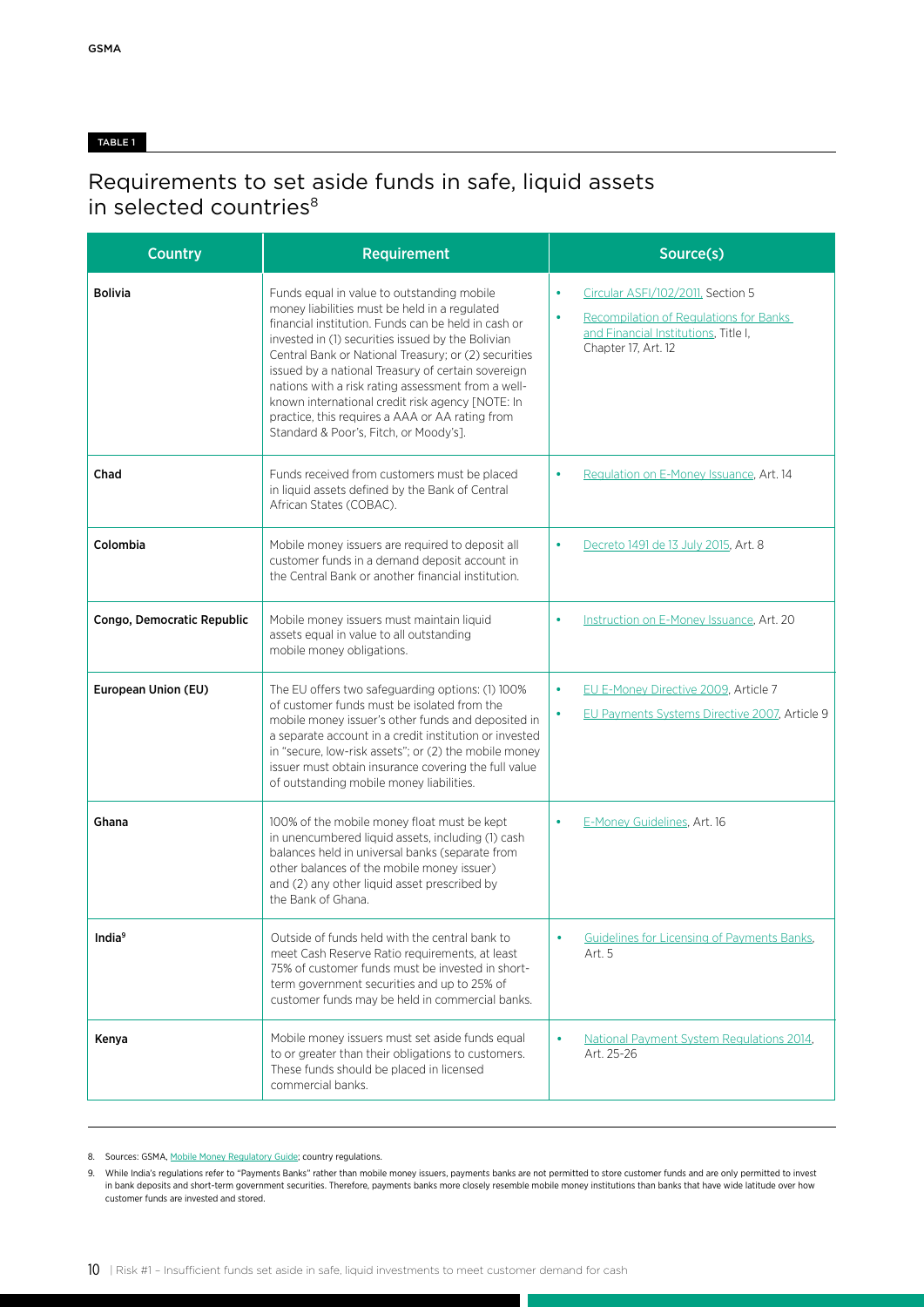| <b>Country</b>                                                    | Requirement                                                                                                                                                                                                                                                                                                                                                                                                                                               | Source(s)                                                                                                                                                                               |
|-------------------------------------------------------------------|-----------------------------------------------------------------------------------------------------------------------------------------------------------------------------------------------------------------------------------------------------------------------------------------------------------------------------------------------------------------------------------------------------------------------------------------------------------|-----------------------------------------------------------------------------------------------------------------------------------------------------------------------------------------|
| Lesotho                                                           | Funds collected from users must be deposited<br>in a licensed bank and managed separately from<br>the mobile money issuer's other funds.                                                                                                                                                                                                                                                                                                                  | Guidelines on Mobile Money, Principle 4,<br>$\bullet$<br>Appendix 10.                                                                                                                   |
| Malawi                                                            | Funds equal to total outstanding mobile<br>money liabilities must be kept in a bank account.                                                                                                                                                                                                                                                                                                                                                              | <b>Guidelines for Mobile Payment Systems,</b><br>٠<br>Art. 8                                                                                                                            |
| <b>Namibia</b>                                                    | Mobile money issuers must set aside funds equal<br>to "at least 100% of the value of aggregate<br>outstanding mobile money liabilities."<br>Customer funds must be held in banks.                                                                                                                                                                                                                                                                         | Determination on Issuing of Electronic Money<br>٠<br>in Namibia, Art. 11.2<br>Guidelines for Issuers of Electronic Money &<br>$\bullet$<br>Other Payment Instruments in Namibia, Art. 7 |
| Paraguay                                                          | Mobile money issuers are required to set aside<br>funds equal to at least 100% of outstanding<br>mobile money obligations. These funds may only<br>be deposited in authorized financial institutions.                                                                                                                                                                                                                                                     | Resolución No. 6 de 2014 - Reglamento de<br>$\bullet$<br>Medios de Pagos Electrónicos, Art. 15.                                                                                         |
| Peru                                                              | Funds equal in value to outstanding mobile<br>money issued must be placed in trust. The<br>banking supervisor may also prescribe alternative<br>mechanisms for guaranteeing the safety of<br>outstanding mobile money liabilities.                                                                                                                                                                                                                        | Law 29,985 on Electronic Money, Art. 6.1<br>٠                                                                                                                                           |
| Philippines                                                       | Mobile money issuers must at all times have<br>"liquid assets equal to the amount of outstanding<br>mobile money issued." These funds may be<br>invested in bank deposits, government securities,<br>and/or other permitted liquid assets.                                                                                                                                                                                                                | Circular 649<br>$\bullet$                                                                                                                                                               |
| Sri Lanka                                                         | 100% of the value of funds collected from mobile<br>money accountholders must be set aside in one<br>or more "custodian accounts" in licensed<br>commercial banks.                                                                                                                                                                                                                                                                                        | Mobile Payments Guidelines No. 2 of 2011<br>$\bullet$<br>for Custodian Account Based Mobile<br><b>Payment Services</b>                                                                  |
| Uganda                                                            | Funds must be placed by the mobile money<br>service provider (MMSP) in an "escrow account"<br>in a licensed financial institution. These funds<br>belong to the mobile money holders, not the<br>MMSP. Reconciliation between the escrow account<br>and outstanding mobile money liabilities should<br>take place daily.                                                                                                                                  | <b>Mobile Money Guidelines 2013</b>                                                                                                                                                     |
| <b>West African Economic and</b><br><b>Monetary Union (WAEMU)</b> | Mobile money institutions must set aside an<br>amount at least equal to their financial commitment<br>related to outstanding mobile money issued.<br>Funds must be invested in one or more of the<br>following: (1) bank deposits; (2) securities issued<br>by central governments; (3) securities issued by<br>regional financial institutions; and/or (4) securities<br>issued by companies listed on the West African<br>Regional Securities Exchange. | <b>BCEAO</b> Instruction regarding E-Money<br>٠<br>Issuance, Art. 33-34                                                                                                                 |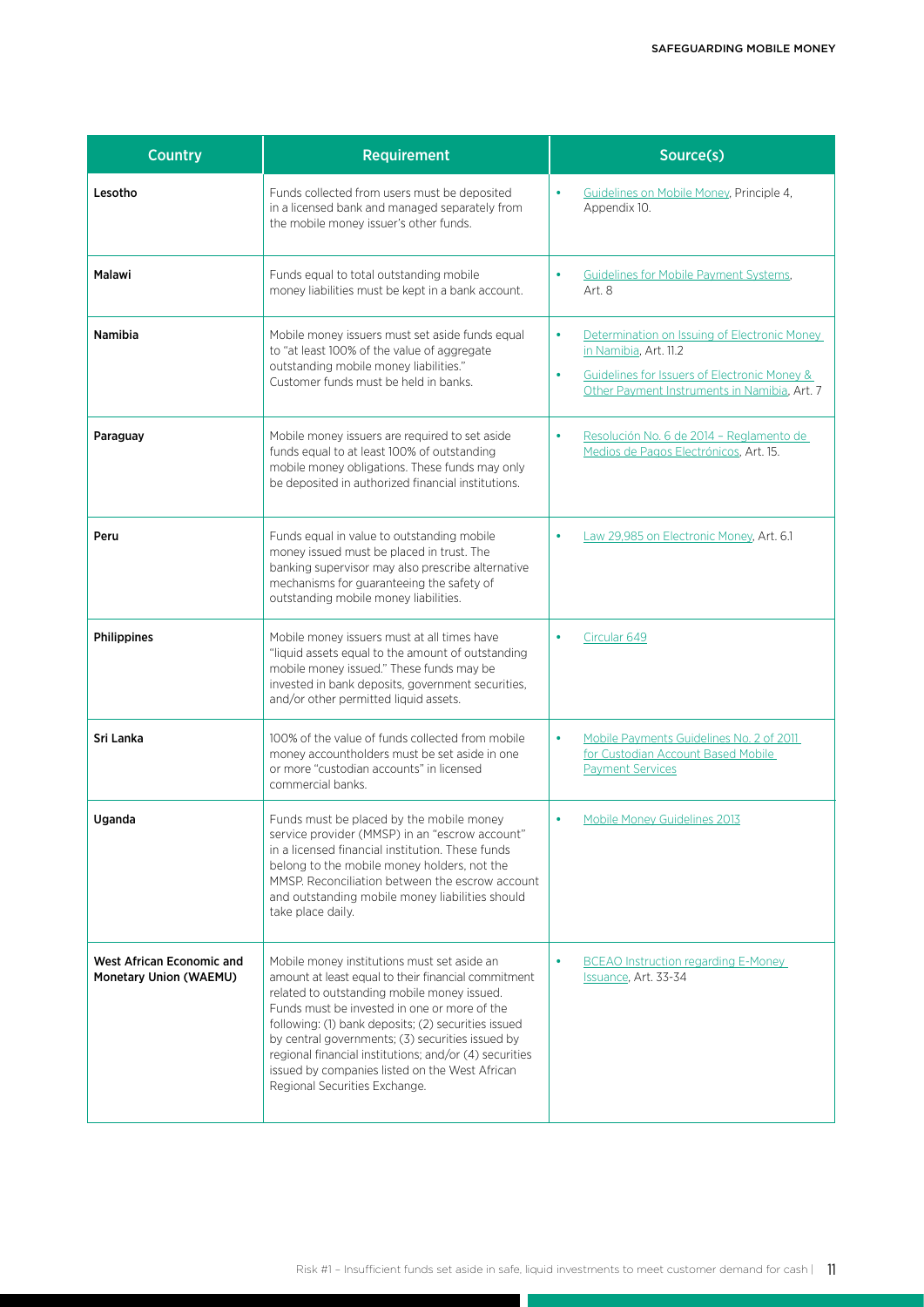At minimum, mobile money issuers should be required to ensure that sufficient assets are set aside to cover outstanding mobile money liabilities. All of the countries listed in Table 1 require issuers to set aside assets worth 100% of the value of outstanding mobile money liabilities (except for the European Union, which allows mobile money issuers to use private insurance to cover any unfunded liabilities). The latter approach has not been adopted outside of the EU, and it is unlikely to be feasible in most developing countries where insurance markets are not yet welldeveloped. As a general rule, regulators should require providers to set aside assets worth 100% of the value of outstanding mobile money liabilities.

While most countries require funds to be stored in commercial banks, the safest approach will be country-specific. In countries where the risk of loss of customer funds in the event of bank insolvency is low, storing funds in banks probably will be the safest approach. In countries where this risk is higher, regulators may wish to compare the safety of bank assets to other liquid assets, such as government securities, and consider other options such as private insurance or bank guarantees. The risk to customer funds in the event of bank insolvency is addressed in the discussion of Risk #3.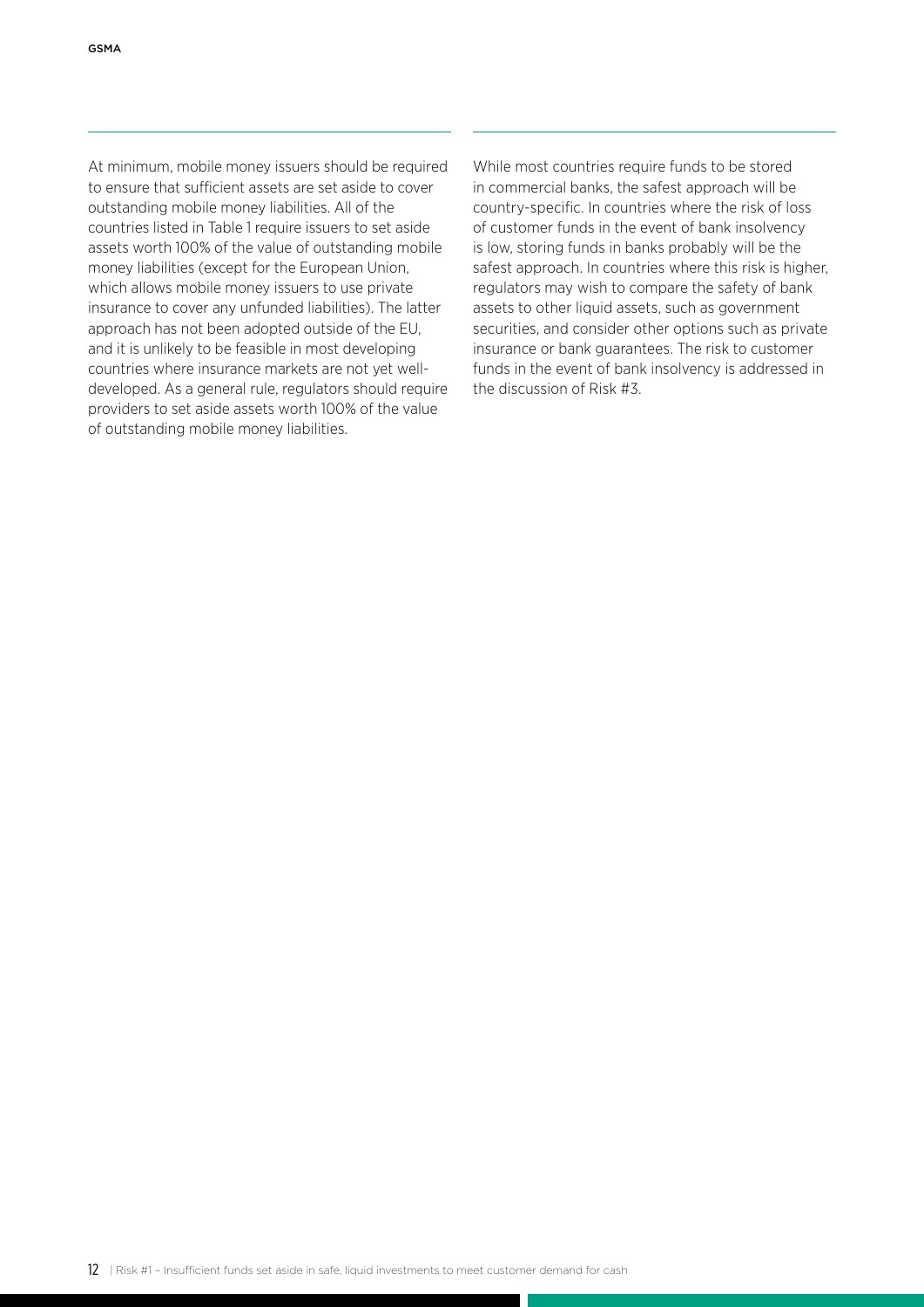### <span id="page-12-0"></span>**RISK #2**

Insufficient assets to repay customers in event of issuer's (or trustee/fiduciary's) insolvency<sup>10</sup>

As discussed above, most regulators require nonbank mobile money issuers to set aside sufficient funds to meet 100% of the outstanding mobile money obligations in safe, liquid assets. In the event of an issuer's insolvency, however, such a requirement may be insufficient to guarantee that customers will be reimbursed for the full value of their mobile money holdings. In the absence of additional mechanisms to safeguard customer funds, customers may be limited to an unsecured claim on the issuer's assets that is unlikely to be paid in full.

As a result, most regulators require mobile money issuers to isolate and ring-fence mobile money funds. Effective isolation and ring-fencing can reduce the risk that outside creditors can claim customer funds in insolvency proceedings. At least 3/4 of survey respondents segregate customer funds from issuer funds in some manner, often using a trust account or other custodial account to mitigate the risk to customer funds in the event of the issuer's insolvency.<sup>11</sup>

The specific legal mechanisms used to isolate and ring-fence customer funds vary by jurisdiction. One of the most important factors affecting the available legal mechanisms is whether the country's legal system has been largely influenced by Anglo-American common law or Continental European civil law.

11. GSMA Survey of customer fund safeguarding practices (June-July 2015).

<sup>10.</sup> This section includes excerpts from GSMA, "[Ringfencing and Safeguard of Customer Money](http://www.gsma.com/mobilefordevelopment/programmes/mobile-money-for-the-unbanked/safeguard-of-customer-money)."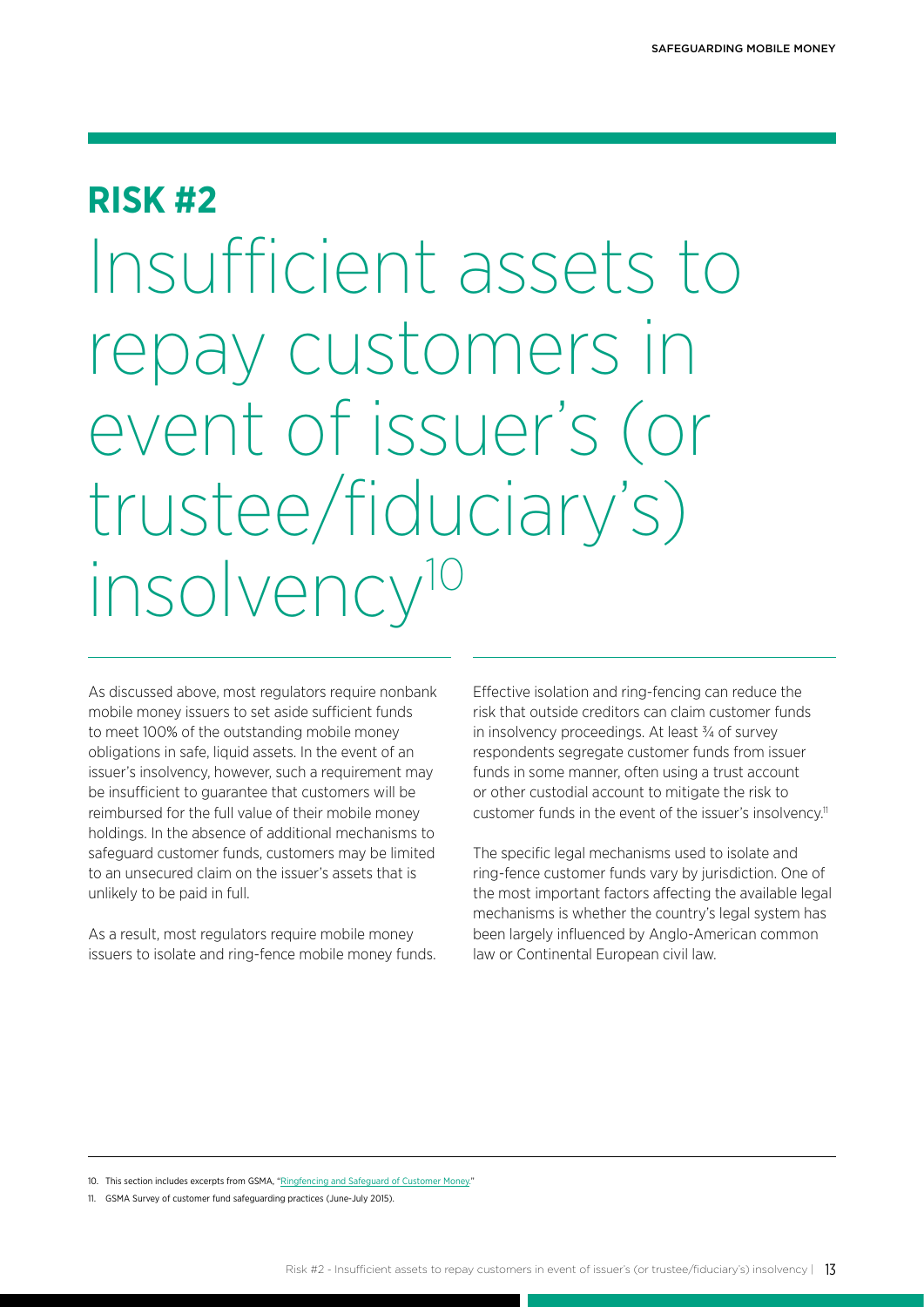## Isolation and ring-fencing of funds in common law countries

Countries whose legal systems (or commercial legal systems)<sup>12</sup> have been largely influenced by Anglo-American common law often have developed the legal concept of a "trust". Generally speaking, a trust is an arrangement whereby the settlor transfers property to the trustee, who manages the property for the benefit of one or more beneficiaries. The trustee is given legal title to the property held in trust, which enables the trustee to manage and invest the trust assets. The trustee, however, has a fiduciary duty to manage and invest the trust assets solely for the benefit of the beneficiaries, who receive an **equitable interest** in the property held

in trust. Thus, the trust allows for subdivision of property rights among the trustee (legal ownership) and the beneficiaries of the trust (equitable ownership).<sup>13</sup>

In the context of mobile money services, the settlor would be the mobile money issuer. The issuer would facilitate the delivery of legal title of all customer funds to the trustee. The trustee could be any individual or legal entity that assumes responsibility for managing the customer funds for the benefit of the beneficiaries. The beneficiaries would be the mobile money issuer's customers (see Figure 1).

FIGURE 1

#### Typical trust arrangement in the context of nonbank mobile money issuance



12. In some cases, a country's legal system may be predominantly influenced by civil law, yet the laws affecting trade and commerce may rely heavily upon common law.

13. See, e.g., Hansmann and Mattei, [The Functions of Trust Law: a Comparative Legal and Economic Analysis,](http://works.bepress.com/cgi/viewcontent.cgi?article=1021&context=ugo_mattei) *New York University Law Review 5*, pp438-440 (1998).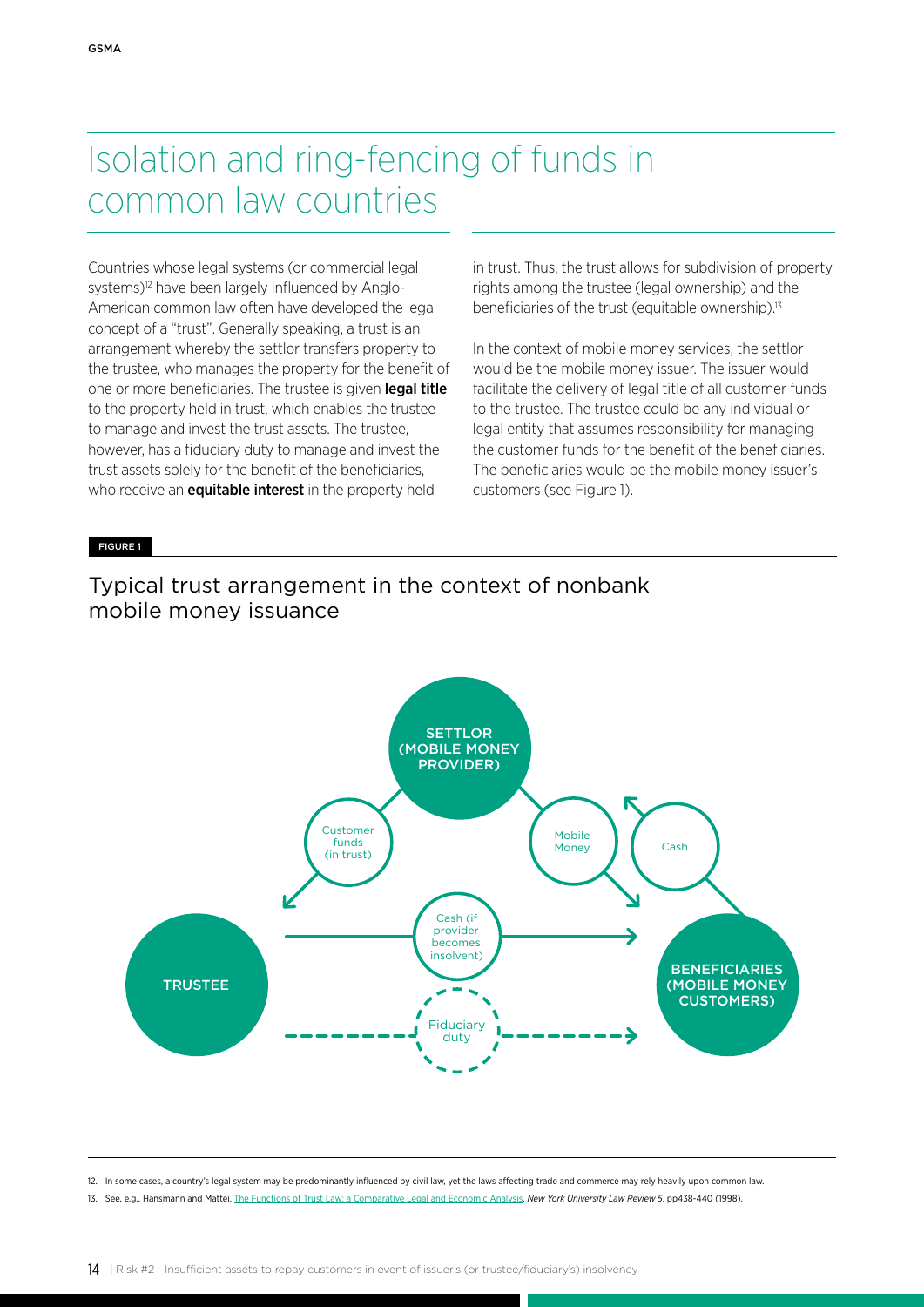Under common law, funds held in trust are not considered to be assets of the settlor. In addition, these funds are legally treated as separate assets from the other assets of the trustee. Therefore, funds held in trust may not be claimed by creditors of either the settlor or the trustee in the event that either becomes insolvent.

Table 2 provides some examples of the application of trust law to mobile money services in countries with a common-law legal tradition.

#### TABLE 2

#### Applicability of trust law to mobile money services in selected countries

| <b>Country</b>     | <b>Applicable trust law</b>                                                                                                                                                                                                    | <b>Relevant provisions in</b><br>mobile money regulation                                                                                                                                                                                                                                                                                                                                                                                                                                                              |
|--------------------|--------------------------------------------------------------------------------------------------------------------------------------------------------------------------------------------------------------------------------|-----------------------------------------------------------------------------------------------------------------------------------------------------------------------------------------------------------------------------------------------------------------------------------------------------------------------------------------------------------------------------------------------------------------------------------------------------------------------------------------------------------------------|
| Ghana              | Derived from common law and UK Trustees<br>Act of 1860.                                                                                                                                                                        | Funds must be held in trust on behalf of mobile<br>money customers and shall remain unencumbered<br>in the event of the mobile money issuer's insolvency<br>(E-Money Guidelines, Art. 7(4)).                                                                                                                                                                                                                                                                                                                          |
| India              | The Indian Trusts Act, 1882 (as amended)                                                                                                                                                                                       | Funds must be invested in government bonds and<br>bank deposit accounts, but there is no specific<br>requirement to use a trust (Guidelines for Licensing<br>of Payments Banks, Art. 5).                                                                                                                                                                                                                                                                                                                              |
| Kenya              | Derived from common law and UK Trustees Act of<br>1860. 1982 Trustees Act (as amended through 2012)<br>describes powers that may be exercised by<br>resident trustees.                                                         | Payment service providers (including mobile money<br>issuers) must establish a trust for customer funds<br>and ensure these funds are segregated from other<br>funds (NPS Regulations, Art. 25).                                                                                                                                                                                                                                                                                                                      |
| Lesotho            | The common law concept of the trust was<br>adopted from the English legal tradition<br>(and influenced by South African trust law<br>and case law).                                                                            | Mobile money issuers must open a trust account<br>in a licensed commercial bank. These funds are<br>not part of the assets of the trustee bank and are<br>not impacted in the event of the bank's insolvency<br>(Guidelines on Mobile Money, Appendix 10).                                                                                                                                                                                                                                                            |
| <b>Malawi</b>      | The common law concept of the trust was<br>adopted from the English legal tradition.                                                                                                                                           | Mobile payment service providers must maintain<br>a trust account for customer funds (Guidelines for<br>Mobile Payment Systems, Art. 8).                                                                                                                                                                                                                                                                                                                                                                              |
| <b>Namibia</b>     | The Trust Moneys Protection Act 34 of 1934<br>sets out the requirements for establishing a trust.                                                                                                                              | Outstanding mobile money liabilities must be held<br>in trust in one or more licensed banks, subject<br>to a written instrument under the Trust Moneys<br>Protection Act (Determination on Issuing of<br>Electronic Money in Namibia, Art. 11.2; Guidelines for<br><b>Issuers of Electronic Money, Art. 7).</b>                                                                                                                                                                                                       |
| <b>Philippines</b> | References to trusts are explicitly included in the<br>Civil Code, along with a statement that the general<br>Law of Trusts applies in the absence of a conflict with<br>certain key legislation (Civil Code, Art. 1440-1457). | While mobile money issuers are required to set aside<br>customer funds in liquid assets that "should remain<br>unencumbered", there is no specific requirement to<br>establish a trust (Circular 649, Section 5).                                                                                                                                                                                                                                                                                                     |
| Uganda             | The common law concept of the trust was<br>adopted from the English legal tradition.                                                                                                                                           | Uganda's Mobile Money Guidelines requires an<br>"escrow account" to safeguard and reconcile<br>customer funds, but they do not specifically<br>require establishment of a trust. The Guidelines do,<br>however, mention that the bank has a "fiduciary<br>responsibility" to properly manage the funds held<br>in the escrow account (Art. 6(b)). Furthermore,<br>in practice escrow agreements are required to<br>stipulate that funds held in escrow belong to mobile<br>money customers, not mobile money issuers. |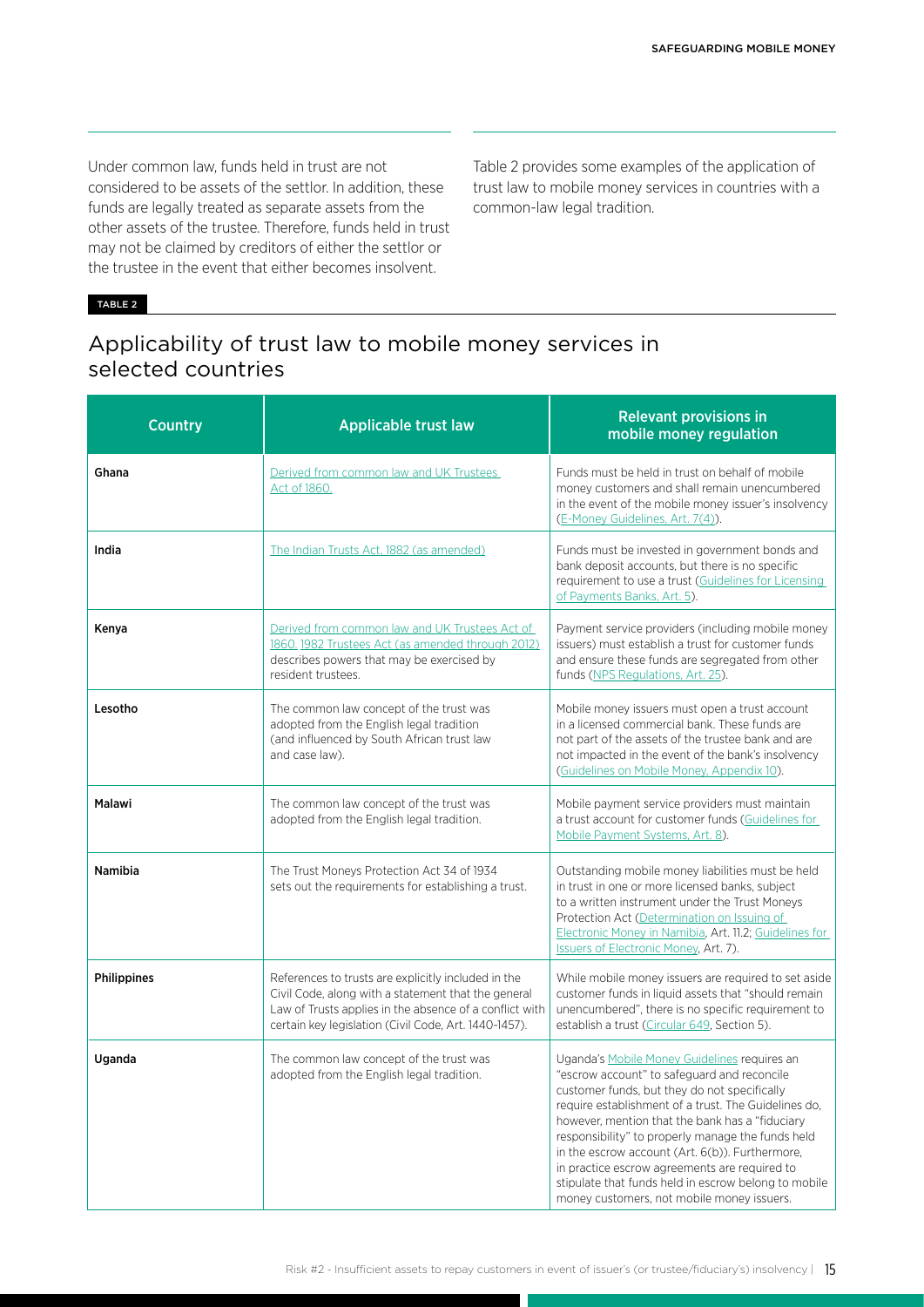As a general rule, holding customer funds in trust is the most reliable way to ensure that these funds are (1) **isolated** from the other assets of the mobile money issuer; and (2) **ring-fenced** to protect against claims from creditors of the mobile money issuer or the trustee.

Use of escrow accounts appears to provide a similar level of protection in Uganda, but this has not been tested in the event of a mobile money issuer's insolvency. It is also unclear how much protection is offered by regulatory provisions stating that customer funds should remain unencumbered (e.g., Philippines).

Therefore, regulators and providers should first consider the use of trusts where this is possible.

Like all other risk mitigation measures discussed in this document, the decision whether to use trusts to isolate and ring-fence funds requires an assessment of the country context. For example, if the rules governing the establishment and/or operation of a trust are particularly rigid or burdensome, a trust arrangement may be impractical for managing mobile money customer funds. In such cases, alternate legal arrangements that provide a similar level of protection should be evaluated.

## Isolation and ring-fencing of funds in civil law countries

Mechanisms for isolation and ring-fencing of customer funds are less straightforward in countries whose legal systems have been largely influenced by Continental European civil law ("civil law countries"). Historically, civil law countries have restricted the division of legal and equitable property rights along the lines of the Anglo-American trust to a limited set of circumstances, such as mortgages and guardianship agreements for minors and other legally incompetent parties.<sup>14</sup>

In other circumstances, parties in some civil law countries may avail of legal agreements derived from the Latin concept of the "fiducia".15 Such legal agreements include fiduciary contracts, which are a type of agreement whereby the Transferor transfers property to the fiduciary, who assumes **both legal and equitable ownership** of the property. At the same time, the Transferor and the fiduciary enter into a contract that provides for the fiduciary to act as the Transferor's agent in managing the property for the benefit of one or more beneficiaries. If the fiduciary fails to manage the property in the beneficiaries' interest, the Transferor (and in some countries the beneficiaries as well) can sue to enforce the contract, seek restitution, or seek to remove and replace the manager.

In the context of mobile money services, the relationships are quite similar to those depicted in Figure 1. The issuer is the Transferor (analogous to the settlor), a trusted third party (often a financial institution) serves as the fiduciary (analogous to the trustee), and the mobile money customers are the beneficiaries.

While fiduciary contracts have been adopted in a number of civil law countries with active mobile money services, other civil law countries have not developed such a legal construct. As demonstrated in Table 3, the available evidence indicates that some form of fiduciary contract has been adopted in many Latin American countries but does not appear to have been established in Francophone Sub-Saharan Africa.

Even those countries that have adopted fiduciary contracts may not protect beneficiaries to the same extent as a common law trust. One reason is because beneficiaries typically do not obtain an equitable interest in the property once it has been transferred to the fiduciary. This has important implications, one of which is that beneficiaries are less able to monitor the manager and enforce the provisions of the agreement.<sup>16</sup>

<sup>14.</sup> Hansmann and Mattei, [The Functions of Trust Law: a Comparative Legal and Economic Analysis,](http://works.bepress.com/cgi/viewcontent.cgi?article=1021&context=ugo_mattei) *New York University Law Review 5*, pp440-442 (1998).

<sup>15.</sup> Legal arrangements derived from the fiducia are known by a variety of names, including "fiducie" (Switzerland) and "fideicomiso" (Latin America).

<sup>16.</sup> Dante Figueroa, [Civil Law Trusts in Latin America: Is the Lack of Trusts an Impediment for Expanding Business Opportunities in Latin America?,](http://arizonajournal.org/wp-content/uploads/2015/11/4.-Figueroa-9x6.pdf) *Arizona Journal of International & Comparative Law, Vol. 24, No. 3, pp725-726* (2007).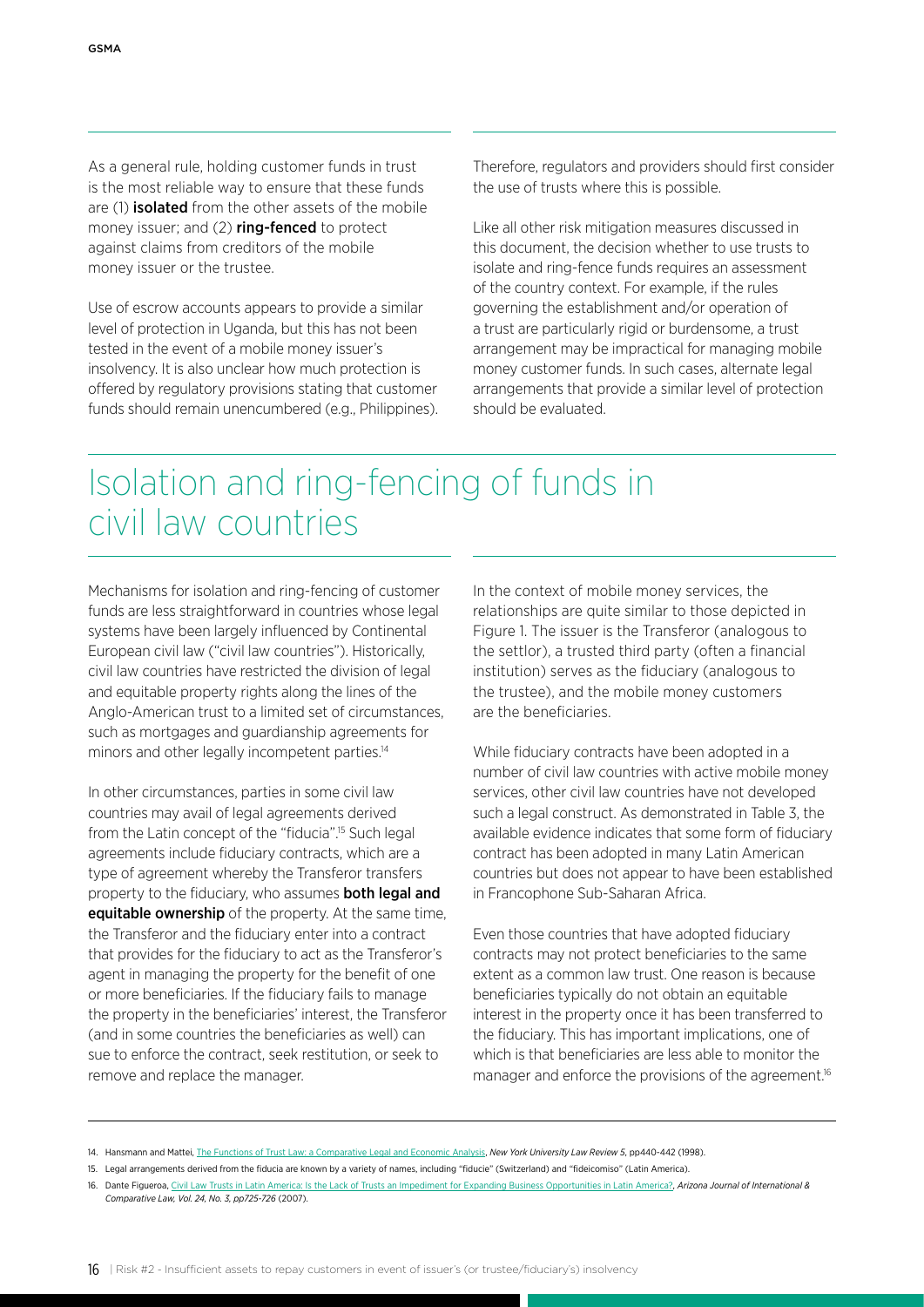More importantly, however, the beneficiaries' lack of an equitable interest in the funds held by the fiduciary can create particular challenges in the event of a mobile money issuer's insolvency. As noted earlier, under common law funds held in trust are ringfenced and protected from creditors of the trustee in the event that a trustee becomes insolvent. Many civil law countries do not offer the same level of protection (see Table 3), thereby increasing the risk that mobile money accountholders would receive less than 100% of the value of their mobile money in the event of a mobile money issuer's insolvency. To some extent, this risk can be addressed by requiring the fiduciary to (1) sign a contract agreeing to ring-fence the assets; and (2) identify ring-fenced assets in any

other contract that the fiduciary signs with an outside creditor. In practice, however, this risk has proven to be significant enough that in general, the choice of fiduciaries in civil law countries – whether for mobile money or otherwise – typically is limited to banks or other institutions perceived as presenting a low risk of insolvency (see Table 3).17

The greater risk posed in the event of a mobile money issuer's insolvency in many civil law countries has led many regulators to take steps to mitigate this risk, such as including explicit isolation and ring-fencing requirements in mobile money regulations (see Table 3). These regulatory measures have not yet been tested in the event of a mobile money issuer's insolvency.

#### TABLE 3

#### Applicability of fiduciary protection to mobile money services in selected countries

| <b>Country</b>                   | Does regulation provide for<br>ring-fencing of funds held under<br>fiduciary contracts?                                                                             | Who may serve<br>as a fiduciary?                                                 | <b>Relevant provisions in</b><br>mobile money regulation                                                                                                                                                                                                                                                                                                   |
|----------------------------------|---------------------------------------------------------------------------------------------------------------------------------------------------------------------|----------------------------------------------------------------------------------|------------------------------------------------------------------------------------------------------------------------------------------------------------------------------------------------------------------------------------------------------------------------------------------------------------------------------------------------------------|
| Chad                             | There does not appear to be a formal<br>regulatory mechanism governing<br>fiduciary contracts.                                                                      | N/A                                                                              | Fund set aside to meet obligations to mobile<br>money accountholders are not subject to<br>seizure or any other form of attachment<br>(Regulation on E-Money Issuance, Art. 15).                                                                                                                                                                           |
| Colombia                         | Yes. Funds are treated as autonomous<br>assets not subject to seizure by creditors<br>of the settlor or the fiduciary. (Código de<br>Comercio, Articles 1226-1244). | <b>Financial institutions</b><br>or specially authorized<br>fiduciary companies. | Mobile money issuers are required to deposit all<br>customer funds in a demand deposit account in<br>the Central Bank or another financial institution.<br>No specific provisions on ring-fencing have<br>been included (Decreto 1491 de 13 July 2015).                                                                                                    |
| Congo,<br>Democratic<br>Republic | There does not appear to be a formal<br>regulatory mechanism governing<br>fiduciary contracts.                                                                      | N/A                                                                              | Funds received in exchange for mobile money<br>must be held in a fiduciary capacity and are not<br>subject to seizure or any other form of attachment<br>(Instruction on E-Money Issuance, Art. 18).                                                                                                                                                       |
| Côte d'Ivoire                    | There does not appear to be a formal<br>regulatory mechanism governing<br>fiduciary contracts.                                                                      | N/A                                                                              | Funds received in exchange for mobile money<br>must be immediately placed in one or more banks<br>or MFIs. These funds must be clearly identified,<br>but there are no specific provisions to ensure<br>that these funds are protected in the event of<br>the mobile money issuer's insolvency (BCEAO<br>Instruction regarding E-Money Issuance, Art. 32). |

17. Hansmann & Mattei, [The Functions of Trust Law: a Comparative Legal and Economic Analysis,](http://works.bepress.com/cgi/viewcontent.cgi?article=1021&context=ugo_mattei) *New York University Law Review 5*, pp454-459 (1998).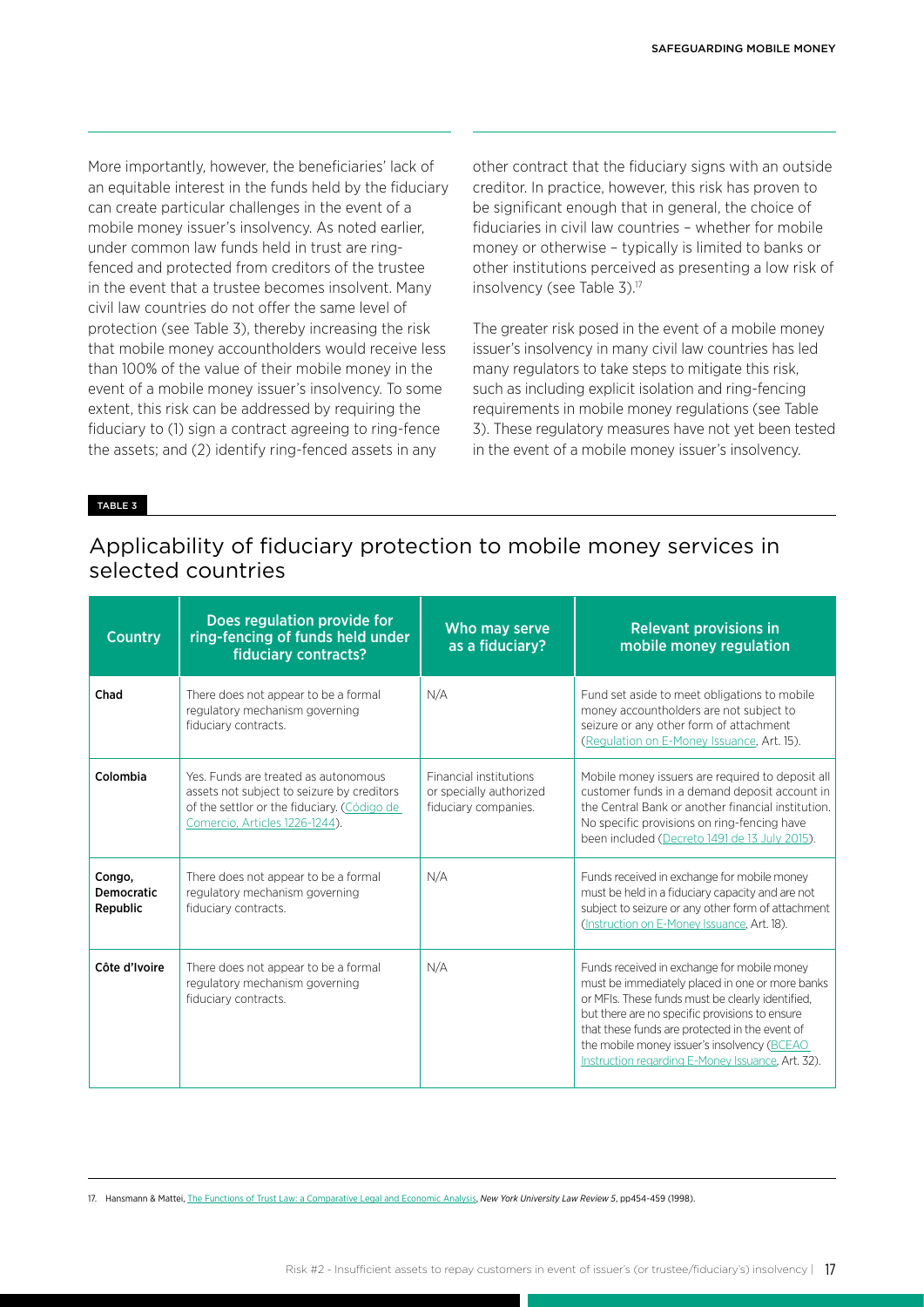| <b>Country</b>     | Does regulation provide for<br>ring-fencing of funds held under<br>fiduciary contracts?                                                                                                                                                                                                                                                                                    | Who may serve<br>as a fiduciary?                                                                                                     | <b>Relevant provisions in</b><br>mobile money regulation                                                                                                                                                                                                                                                                                                                    |
|--------------------|----------------------------------------------------------------------------------------------------------------------------------------------------------------------------------------------------------------------------------------------------------------------------------------------------------------------------------------------------------------------------|--------------------------------------------------------------------------------------------------------------------------------------|-----------------------------------------------------------------------------------------------------------------------------------------------------------------------------------------------------------------------------------------------------------------------------------------------------------------------------------------------------------------------------|
| <b>El Salvador</b> | The property title to the funds is transferred<br>to the fiduciary. The fiduciary can only<br>handle the funds according to the fiduciary<br>agreement. It is unclear, however, whether<br>creditors may claim these assets in the event<br>of the fiduciary's insolvency. (Código de<br>Cómercio - Decreto No 671, Article 1233-1262).                                    | Banks or specially<br>authorised credit<br>institutions.                                                                             | Mobile money issuers must deposit funds equal<br>to 100% of outstanding e-money liabilities in<br>the Central Bank of El Salvador. These funds<br>may only be used to guarantee repayment<br>of outstanding e-money liabilities and are<br>not subject to attachment by creditors of the<br>mobile money provider (Ley para Facilitar la<br>Inclusión Financiera, Art. 10). |
| <b>Honduras</b>    | The property title to the funds is transferred<br>to the fiduciary. The fiduciary acts as<br>proprietor of the funds, but only to the<br>extent of the fiduciary agreement. It is<br>unclear, however, whether creditors may<br>claim these assets in the event of the<br>fiduciary's insolvency. (Código de Comercio<br>- Norma <sup>o</sup> 73-50, Articles 1033 - 1062) | Banks that have been<br>specifically authorized to<br>provide fiduciary services.                                                    | N/A (no mobile money regulation)                                                                                                                                                                                                                                                                                                                                            |
| Mali               | There does not appear to be a formal<br>regulatory mechanism governing<br>fiduciary contracts.                                                                                                                                                                                                                                                                             | N/A                                                                                                                                  | Funds received in exchange for mobile money<br>must be immediately placed in one or more<br>banks or MFIs. These funds must be clearly<br>identified, but there are no specific provisions<br>to ensure that these funds are protected in the<br>event of the mobile money issuer's insolvency<br>(BCEAO Instruction regarding E-Money)<br>Issuance, Art. 32).              |
| Paraguay           | Yes. Funds are treated as autonomous<br>assets not subject to seizure by creditors<br>of the settlor or the fiduciary (Ley No. 921<br>de Negocios Fiduciarios, Art. 10, 13).                                                                                                                                                                                               | Banks, financial companies,<br>and specially authorized<br>fiduciary companies (Ley<br>No. 921 de Negocios<br>Fiduciarios, Art. 19). | Mobile money issuers are required to store<br>customer funds in autonomous funds managed<br>by one or more fiduciaries (Resolucion No. 6<br>de 2014 - Reglamento de Medios de Pagos<br>Electronicos, Art. 15.                                                                                                                                                               |
| Senegal            | There does not appear to be a formal<br>regulatory mechanism governing<br>fiduciary contracts.                                                                                                                                                                                                                                                                             | N/A                                                                                                                                  | Funds received in exchange for mobile money<br>must be immediately placed in one or more<br>banks or MFIs. These funds must be clearly<br>identified, but there are no specific provisions<br>to ensure that these funds are protected in the<br>event of the mobile money issuer's insolvency<br>(BCEAO Instruction regarding E-Money)<br>Issuance, Art. 32).              |

As a first choice, fiduciary contracts that protect customer funds from seizure by creditors of the mobile money issuer and the fiduciary should be used, if available (e.g., Colombia, Paraguay) and practical. Such arrangements would appear to provide a comparable level of protection to the use of trusts in common-law countries. Where such mechanisms are unavailable or provide limited protection, other

measures should be considered, such as regulatory provisions stating that customer funds are not subject to seizure or any form of attachment (e.g., Chad, Democratic Republic of Congo). Providers and regulators should conduct a country-specific legal analysis to identify the most effective means of isolating and ring-fencing customer funds.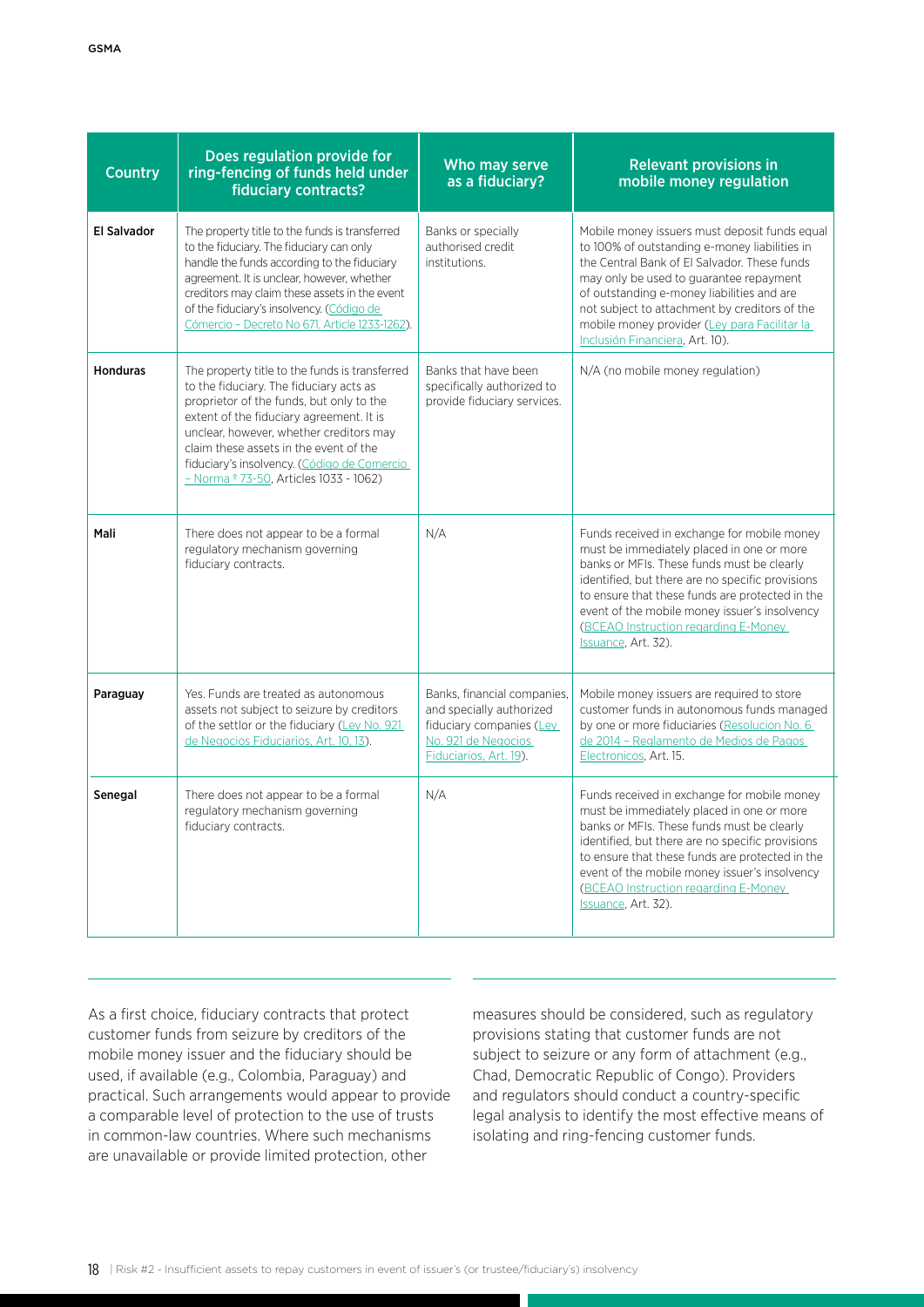## <span id="page-18-0"></span>**RISK #3**

## Insufficient assets to repay customers in event of bank's insolvency18

Even if a mobile money issuer has set aside and ring-fenced sufficient funds to repay all obligations to its customers, customer funds can still be lost if a bank holding part or all of the funds fails.

While most regulators require mobile money issuers to hold part or all of customer funds in prudentially regulated banks (either directly or through a trustee/ fiduciary), bank failure is a fairly common occurrence, both in times of recession and in times of growth.19

Given that bank failures are fairly common and are difficult to anticipate in advance, simply requiring mobile money issuers or trustees/fiduciaries to ringfence and store customer funds in a licensed bank is insufficient to ensure that customer funds are protected. If a bank holding part or all of the customer funds becomes insolvent, the mobile money issuer may be unable to recover 100% of the value of the funds held on behalf of its customers.

Following are some issues that should be considered when evaluating the safety of funds held in a bank account:

18. This section includes excerpts from GSMA, "[Ringfencing and Safeguard of Customer Money](http://www.gsma.com/mobilefordevelopment/programmes/mobile-money-for-the-unbanked/safeguard-of-customer-money).

19. For example, not only did over 300 US banks fail from 2008-2010 in the aftermath of the 2008 financial crisis, but 24 US banks failed in 2013, a year in which US unemployment dropped and the stock market registered large gains. See Dave Manuel (2015), ["A History of Bank Failures in the United States"](http://www.davemanuel.com/history-of-bank-failures-in-the-united-states.php).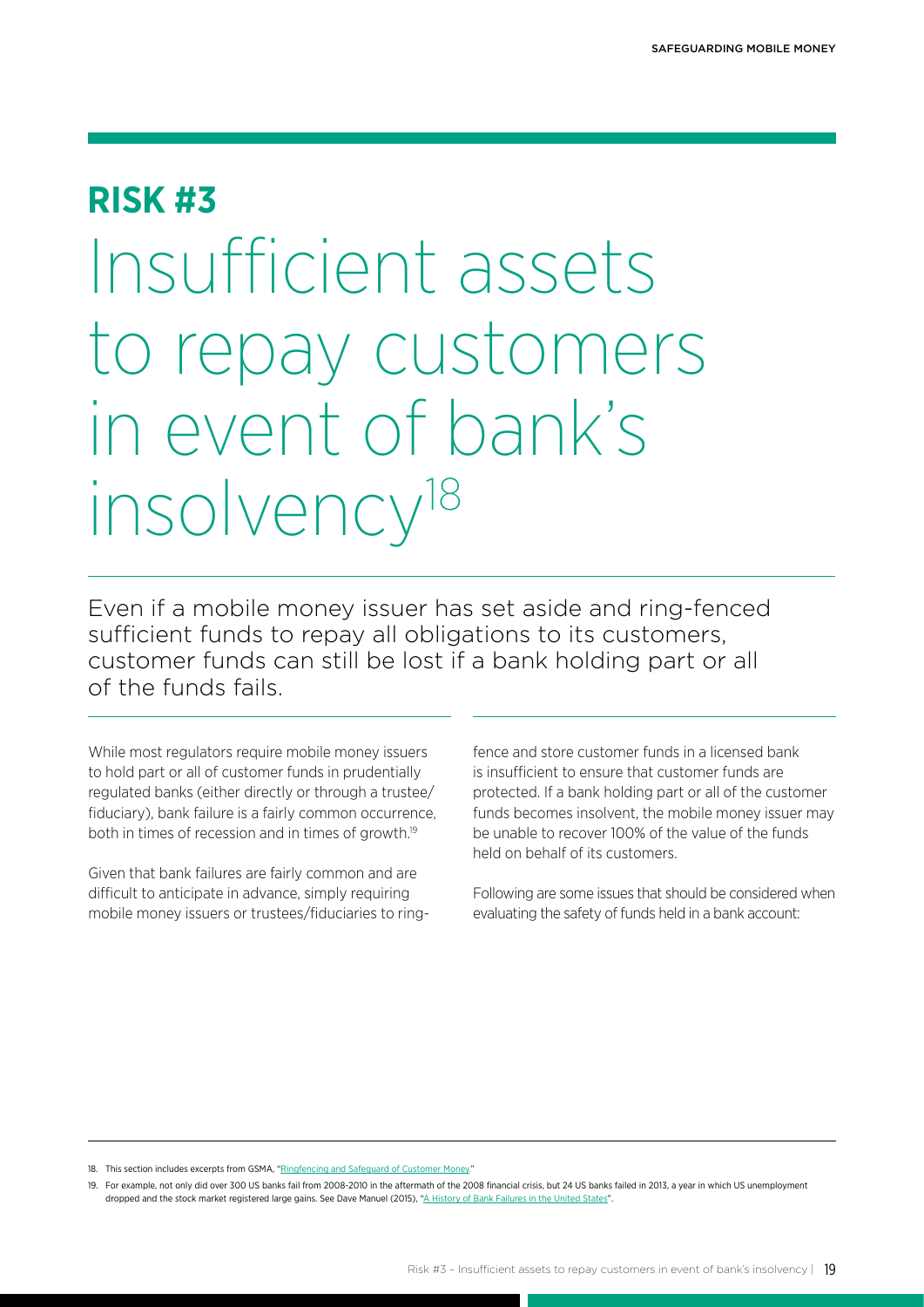## 1. Is the bank holding the customer funds also serving as the trustee/fiduciary?

One possible way to mitigate this risk would be if the issuer were to nominate the bank holding customer funds as a trustee/fiduciary and establish strict limits on how customer funds may be invested. In the absence of a deposit insurance regime that will fully compensate individual mobile money account holders in the event of a bank's insolvency (see points #2-3 below), the trust deed or fiduciary contract could require the bank trustee/fiduciary to invest customer funds in low-risk investments such as central government bonds (or could prohibit their investment altogether and require the bank to merely safeguard the funds). As long as (1) these funds are effectively segregated from the other assets of the bank and (2) bank creditors are prevented from claiming assets held within the Trust/fiduciary account.<sup>20</sup> customers should be fully reimbursed in the event of the bank's insolvency. To ensure that customer funds are segregated from the other assets of the bank,

the bank would have to be designated as the trustee or fiduciary.21

While such an approach would appear to protect customer funds in the event of bank insolvency, it has not been tested in practice. In addition, this approach requires the mobile money issuer to strictly limit how the bank may use customer funds. If banks are prohibited from intermediating customer funds, they may be unable to pay interest to the mobile money issuer (or to the customer, in countries where this is permitted or required). Furthermore, the banks can be expected to charge mobile money issuers for providing these services if they are unable to invest these funds profitably; this cost will be passed along to customers. Therefore, while this approach may effectively protect customer funds, regulators and mobile money issuers should also explore alternate approaches that achieve the same objective in a less restrictive and costly manner (see below).

## 2. Does the country have an operational deposit insurance regime?

Many of the countries where mobile money services have developed do not have a fully operational deposit insurance regime in place to protect small depositors (see Table 4); the same is true for over half of GSMA survey respondents.<sup>22</sup> In such countries, mobile money customers would not be entitled to priority status with respect to reimbursement of liabilities in the event of a bank's insolvency. Instead, the reimbursement of pooled funds would receive

the same level of priority treatment as other deposits, which varies from country to country. For example, Ethiopia provides for the following priority of claims in the event of a bank's insolvency:23

- i. Secured claims;
- ii. Remuneration and reasonable expenses of the receiver;

<sup>20.</sup> As noted earlier, funds held in trust are protected from outside creditors in the event of a trustee's insolvency. Funds held under fiduciary contracts may or may not be protected; different country approaches are discussed in Table 3.

<sup>21.</sup> Conversation with David Ramos Muñoz, Senior Lecturer of Commercial Law, Universidad Carlos III de Madrid (July 2015).

<sup>22.</sup> GSMA survey of customer fund safeguarding practices (June-July 2015).

<sup>23.</sup> See [Banking Business Proclamation No. 592/2008](http://www.nbe.gov.et/pdf/Proclamation/BANKING BUSINESS 592.pdf) , Art. 45.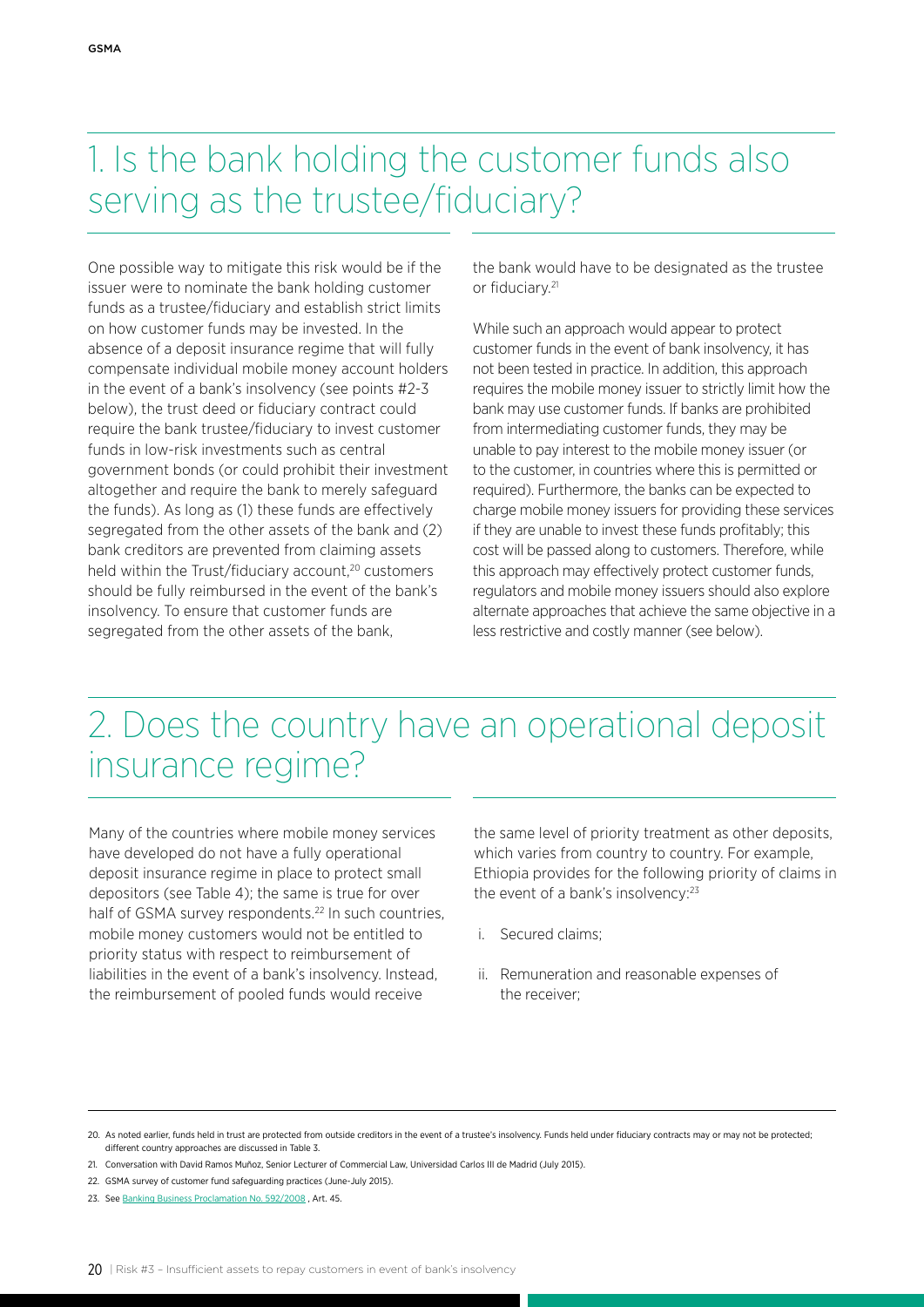- iii. Claims of creditors that offered new credit following the declaration of insolvency;
- iv. Salaries and expenses of non-managerial staff for three months prior to insolvency;
- v. Deposits;
- vi. Taxes;

TABLE 4

- vii. Other claims; and
- viii. Interest on claims.

In such a case, it is likely that customers holding small amounts of funds in mobile money accounts – like other holders of low-value deposits – would receive less than 100% of the value of these funds.

### Existence of explicit deposit insurance schemes (as of 2013)<sup>24</sup>

| Country                    | <b>Explicit deposit insurance</b> | No explicit deposit insurance |
|----------------------------|-----------------------------------|-------------------------------|
| <b>Bangladesh</b>          | V                                 |                               |
| Chad                       | $\checkmark$                      |                               |
| Colombia                   | $\checkmark$                      |                               |
| Congo, Democratic Republic |                                   | $\checkmark$                  |
| Côte d'Ivoire              |                                   | $\checkmark$                  |
| <b>El Salvador</b>         | $\checkmark$                      |                               |
| Ghana                      |                                   | $\checkmark$                  |
| <b>Honduras</b>            | $\checkmark$                      |                               |
| India                      | $\checkmark$                      |                               |
| Kenya                      | $\checkmark$                      |                               |
| Lesotho                    |                                   | $\checkmark$                  |
| Madagascar                 |                                   | $\checkmark$                  |
| Mali                       |                                   | $\checkmark$                  |
| Malawi                     |                                   | $\checkmark$                  |
| Namibia                    |                                   | $\checkmark$                  |
| Pakistan                   |                                   | $\checkmark$                  |

24. Source: Asli Demirgüç-Kunt, Edward Kane, and Luc Laeven (2014), ["Deposit Insurance Database](https://www.imf.org/external/pubs/ft/wp/2014/wp14118.pdf)", Table 1, IMF Working Paper.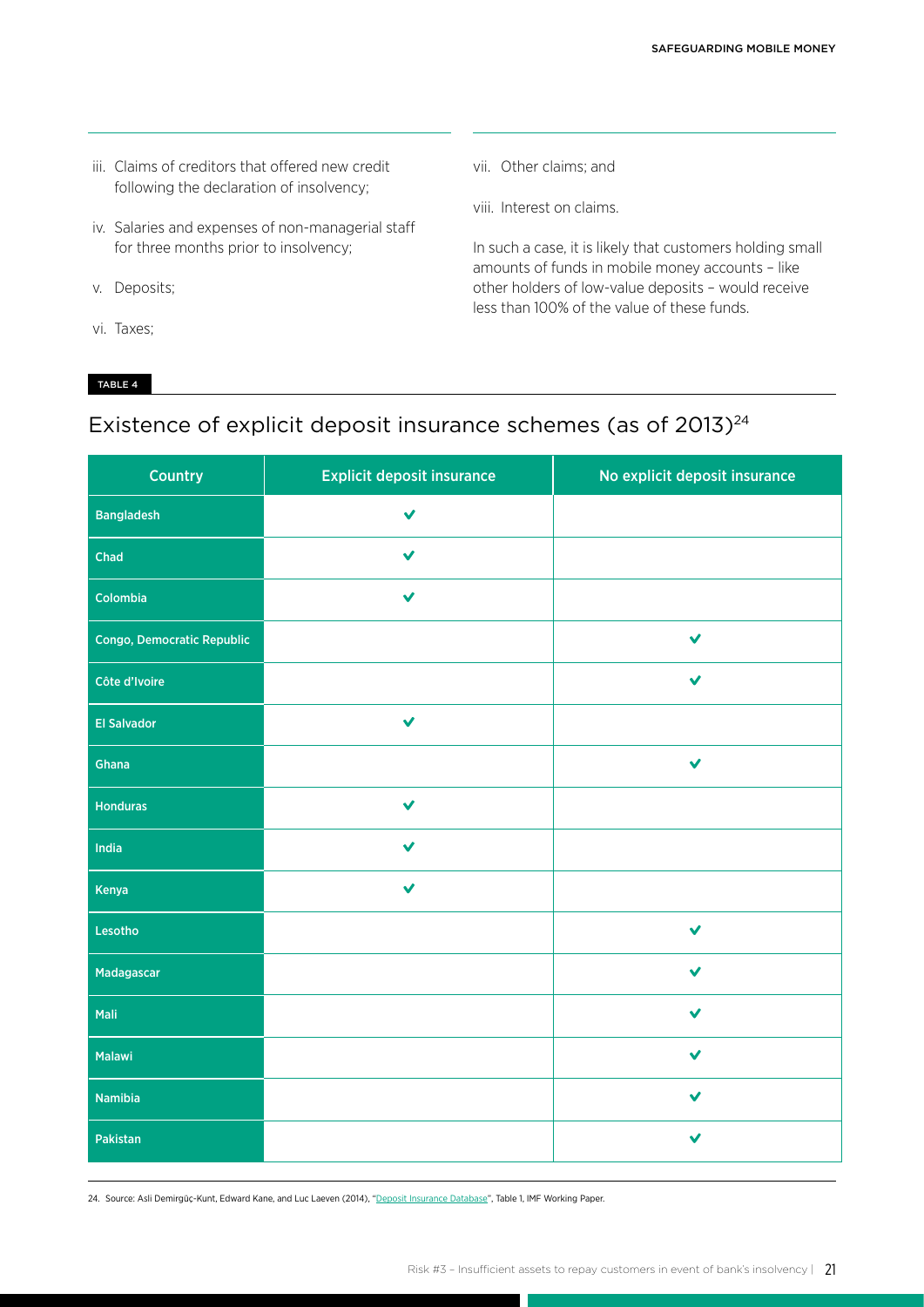| <b>Country</b>      | <b>Explicit deposit insurance</b> | No explicit deposit insurance |
|---------------------|-----------------------------------|-------------------------------|
| Paraguay            | $\checkmark$                      |                               |
| <b>Philippines</b>  | $\checkmark$                      |                               |
| Rwanda              |                                   | $\checkmark$                  |
| Senegal             |                                   | $\checkmark$                  |
| <b>Somalia</b>      |                                   | $\checkmark$                  |
| <b>South Africa</b> |                                   | $\checkmark$                  |
| <b>Tanzania</b>     | $\checkmark$                      |                               |
| Thailand            | $\checkmark$                      |                               |
| <b>Tunisia</b>      |                                   | $\checkmark$                  |
| Uganda              | $\checkmark$                      |                               |
| Zimbabwe            | $\checkmark$                      |                               |

If a country has an operational deposit insurance regime, regulators and providers should explore options for fully insuring individual mobile money accounts in the event of bank insolvency (see point #3 below). If an operational deposit insurance regime does not exist, regulators and providers should consider adopting other measures to protect customer funds in the event of bank insolvency, such as use of bank as trustee/fiduciary (see point #1), use of private insurance, requiring a guarantee from the bank's parent group, evaluation of strength of bank(s) holding deposit(s), diversification requirements, and/ or minimum initial and ongoing capital requirements (see points #4-7).

## 3. If the country has a functional deposit insurance regime, are individual mobile money accounts fully covered?

Even in countries where a deposit insurance scheme is operational, individual mobile money customers may be at risk. In most models run by nonbanks, mobile money issuers combine funds obtained from many customers in pooled accounts that are kept in one or more commercial banks. While the pooled accounts

represent the value of many individual customers' accounts, each pooled account usually is treated as a single account for the purposes of deposit insurance. As a result, individual customers may only be guaranteed a small percentage of the actual value of their account.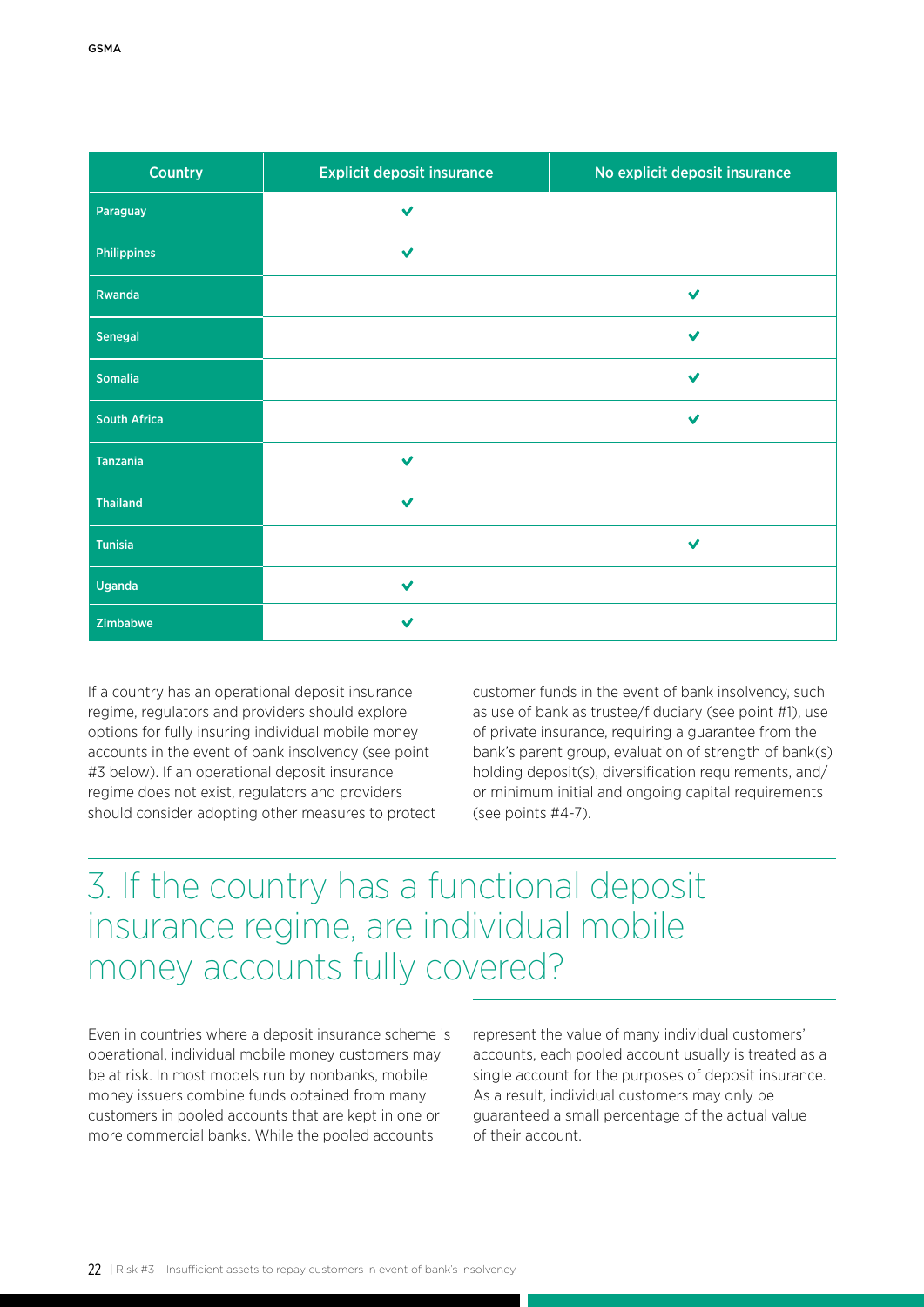For example, suppose a mobile money issuer pools funds from 20,000 customers with a total value of USD 1 million in a single account (an average of USD 50 per customer). If the deposit insurance limit is USD 10,000, typically the governmental entity responsible for deposit insurance will conclude that only USD 10,000 of the USD 1 million (1%) is covered by insurance. In this case, each individual customer would only be guaranteed USD 0.50 (1% of the average account value).

One way that this problem can be addressed is through the application of pass-through deposit insurance. In jurisdictions where pass-through insurance is recognised,<sup>25</sup> the deposit insurance provider acknowledges that under certain circumstances, funds that are combined and held in a single account may be better characterised as a number of smaller accounts for the purposes of deposit insurance protection. In the United States, for example, the Federal Deposit Insurance Corporation has determined that each individual mobile money holder will be eligible for full deposit insurance protection if all of the following three conditions are met:26

- **•** The mobile money issuer must identify the account as a custodial account, with funds held on behalf of the underlying customers;
- **•** Either the issuer, the bank, or some other third party must maintain records identifying each beneficial owner and the amount owed to each; and
- **•** The underlying customers must legally own the funds in question.

Currently, pass-through deposit insurance is virtually non-existent in countries with high levels of mobile money adoption.27 None of the survey respondents indicated that mobile money funds could benefit from pass-through deposit insurance.28 Kenya enacted a Deposit Insurance Act in 2012, which provides for 'pass through' deposit insurance "where a depositor acts as a trustee for another and the trusteeship is disclosed on the records of the institution".<sup>29</sup> In the future, such coverage should reduce the risk to customers in the event of the insolvency of one or more Kenyan banks holding customer funds. However, the Act still awaits a commencement date.

An alternate approach that is beginning to gain currency is the direct application of deposit insurance to individual mobile money accounts. In 2014, Colombia and India established "societies specializing in deposits and electronic payments (SEDPEs)" and "payments banks", respectively, both of which are functionally quite similar to mobile money issuers. Both countries have specifically stated that customer funds held by these institutions will be covered by deposit insurance in the event of the institution's insolvency.30

Where this is permitted by regulation, mobile money issuers should structure bank account holdings so that individual mobile money accounts can benefit from direct or pass-through deposit insurance. In other jurisdictions, regulators and mobile money issuers should consider the alternate safeguarding measures described in point #1 and points #4-7.

<sup>25.</sup> Recognition of pass-through insurance remains uncommon. A 2013 survey of 58 members of the International Association of Deposit Insurers (IADI) found that only 16% had some form of pass-through coverage. See IADI (2013), ["Financial Inclusion and Deposit Insurance"](http://www.iadi.org/docs/2013-06_Financial_Inclusion_and_Deposit_Insurance_publication-clean.pdf), Section III, Question 20.

<sup>26.</sup> See Federal Deposit Insurance Corporation, [New General Counsel's Opinion No. 8](http://www.gsma.com/mobilefordevelopment/wp-content/uploads/2013/03/E8-26867.pdf) (2008).

<sup>27.</sup> Other countries that have approved or are planning to approve some form of pass-through deposit insurance include the Czech Republic, [Jamaica,](http://www.jdic.org/files/page-attachments/deposit_insurance_amendment_act_2011.pdf) [Malaysia](http://www.pidm.gov.my/downloads/trustjoin.pdf), and [Nigeria.](http://www.dailytrust.com.ng/news/business/as-ndic-insured-mobile-money-users/117060.html)

<sup>28.</sup> GSMA survey of customer fund safeguarding practices (June-July 2015).

<sup>29.</sup> [Kenya Deposit Insurance Act,](http://www.gsma.com/mobilefordevelopment/wp-content/uploads/2013/03/Kenya-Deposit-Insurance-Act10of2012.pdf) Section 29. See also Brian Muthiora (2014), "[Reinventing the Wheel: "Pass Through" Deposit Insurance Coverage for Mobile Money in Kenya"](http://www.gsma.com/mobilefordevelopment/reinventing-the-wheel-pass-through-deposit-insurance-coverage-for-mobile-money-in-kenya), GSMA MMU.

<sup>30.</sup> See [Ley 1735 de 21 Oct 2014,](http://www.alcaldiabogota.gov.co/sisjur/normas/Norma1.jsp?i=59835) Art. 1, para. 2; and [Guidelines for Licensing of Payments Banks](https://rbidocs.rbi.org.in/rdocs/Content/PDFs/PAYMENT271114.pdf), Art. 4(i).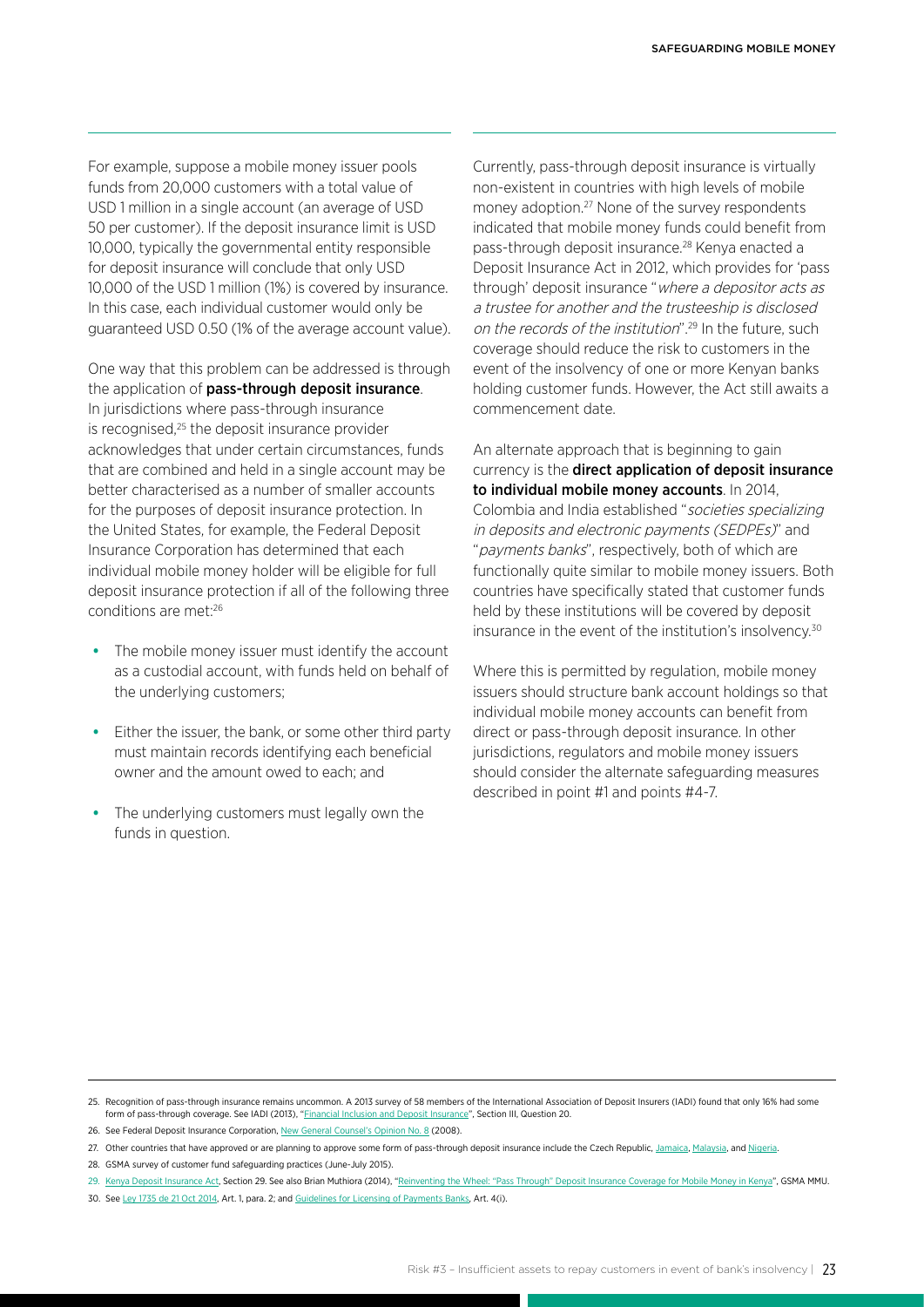## 4. Are customer funds insured by a private insurer?

As noted in Table 1, the EU does not require mobile money issuers to maintain 100% of customer funds in bank deposits or other low-risk assets if they safeguard customer funds by obtaining private insurance cover. While the EU offers this as a substitute for safeguarding, private insurance could also serve as a substitute for deposit insurance in a country that lacks a pass-through deposit insurance regime. At least one mobile money issuer has taken out private insurance to cover some of the customer funds held in banks.

Private insurance suffers from certain limitations, however. The cost of insurance will vary from country to country, as will the financial strength of the available insurance companies. In addition, some providers may be unable to obtain private insurance if the insurance industry is unable to effectively assess and diversify the risk of loss of funds due to bank insolvency.<sup>31</sup> Therefore, the feasibility of private insurance will need to be evaluated on a case-by-case basis.

## 5. Can issuers obtain a guarantee from the bank's parent group?

Some issuers have included a guarantee from the bank's parent group in their contracts with banks holding customer funds. In the event of the bank's insolvency, the issuer would have a contractual right to seek reimbursement from the parent group for any losses.

Where available, this approach could serve as a practical and cost-effective alternative to traditional private insurance. Such an approach is only possible, however, in a country with a competitive banking sector and at least one multinational bank. In addition, the strength of this guarantee depends upon the financial strength of the parent group.

## 6. Are there specific requirements regarding the number and/or the strength of banks holding customer funds?

Some regulators attempt to mitigate the risk of bank failure through requirements to spread mobile money holdings across multiple banks. The theory behind such diversification requirements is that a mobile money issuer will be better able to absorb and reimburse customer losses if only a portion of the funds is lost when a bank fails.<sup>32</sup> In Kenya, for example, if customer

funds are less than KES 100 million (approx. USD 990,000), the funds must be placed in one or more banks that the Central Bank of Kenya rates as "strong" banks. Once customer funds exceed KES 100 million, they must be diversified among four or more banks (of which at least two must be "strong rated"), with no bank holding more than 25% of total customer funds.

32. In some cases, diversification requirements serve an additional purpose: to limit an individual bank's exposure to mobile money liabilities. This would only pose a significant risk if mobile money liabilities were to grow to constitute a "large exposure" from the perspective of an individual banking institution.

<sup>31.</sup> For further discussion of the risks related to the use of private insurance in the mobile money context, see David Ramos, Javier Solana, Ross P. Buckley, and Jonathan Greenacre (2015), "[Protecting the Funds of Mobile Money Customers in Civil Law Jurisdictions](http://www.globaleconomicgovernance.org/sites/geg/files/GEG WP_102 Protecting the Funds of Mobile Money Customers in Civil Law Jurisdictions David Ramos et al_0.pdf)", p21-22, GEG Working Paper, University of Oxford.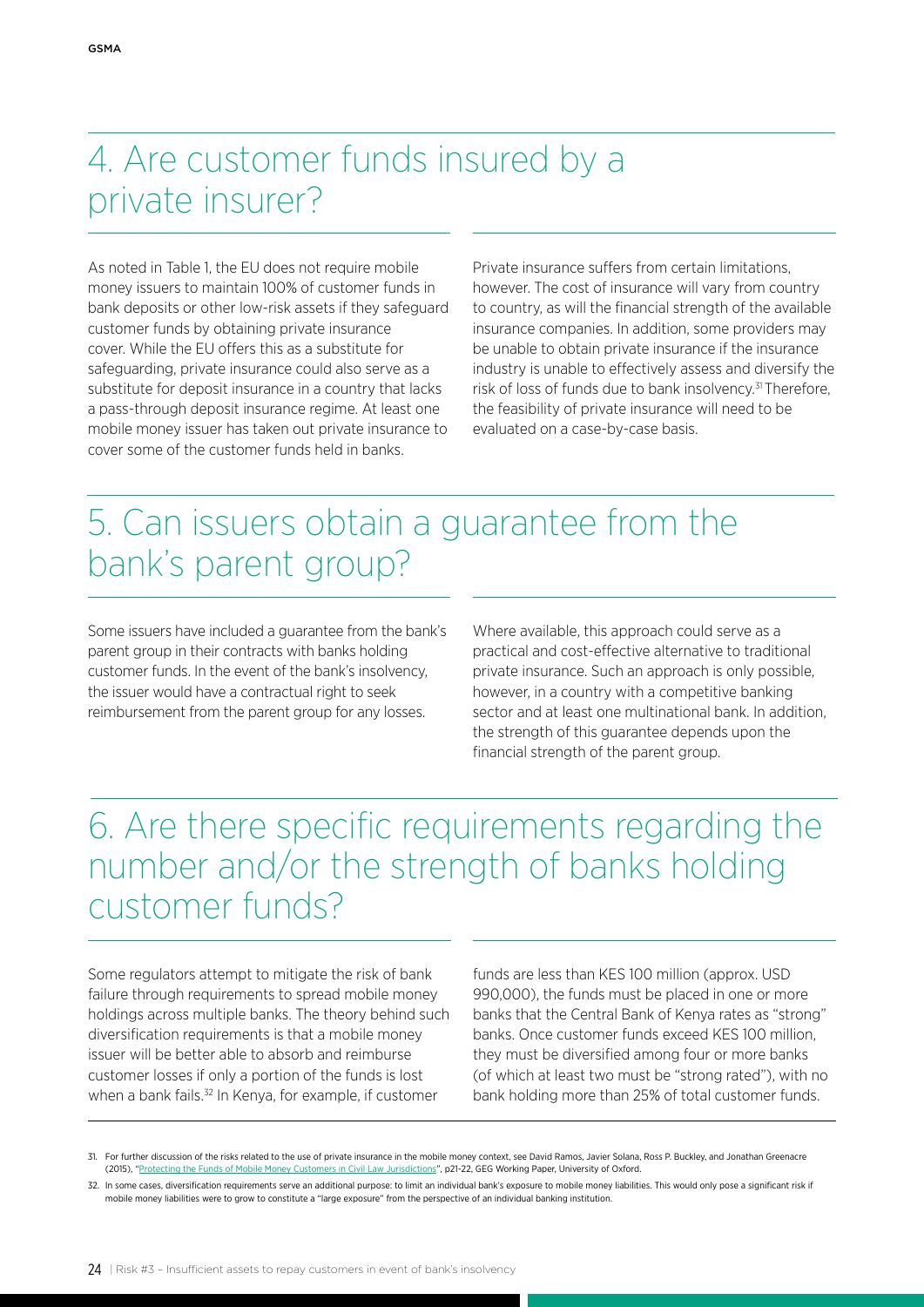In practice, many providers diversify funds even in the absence of an explicit regulatory requirement. Approximately two-thirds of GSMA member survey respondents store funds in a single bank and approximately one-third use multiple banks.<sup>33</sup>

In the absence of a practical mechanism to fully reimburse customers in the event of bank insolvency, diversification requirements can help to mitigate

the impact of such an event. Similarly, bank strength requirements may help to reduce the risk of bank failure, though it is worth noting that many banks believed to be strong have failed in the past. When combined with capital requirements (see point #7), such requirements should increase the likelihood that a mobile money issuer can survive the failure of one or more banks holding part of the customer funds.

## 7. Are issuers subject to initial and ongoing minimum capital requirements?

Virtually all jurisdictions require nonbank mobile money issuers to meet initial minimum capital requirements in order to receive a license to operate. In addition, some jurisdictions require issuers to meet ongoing minimum capital requirements as well. Ongoing requirements, which typically are calculated as a percentage of outstanding mobile money liabilities, are intended to

ensure that the mobile money issuer's capital continues to grow along with its obligations. If the customer is not fully reimbursed in the event of a bank insolvency, the issuer will be expected to maintain sufficient capital to make up the difference. Table 5 lists initial and ongoing minimum capital requirements for nonbank mobile money issuers in selected countries.

TABLE 5

#### Initial and ongoing minimum capital requirements for nonbank mobile money issuers in selected countries

| <b>Country</b>             | <b>Initial Requirement</b>                  | <b>Ongoing Requirement</b>                                                                                                                                               |
|----------------------------|---------------------------------------------|--------------------------------------------------------------------------------------------------------------------------------------------------------------------------|
| Colombia                   | COP 5.846 billion (approx. USD 2.1 million) | 2% of outstanding mobile money liabilities                                                                                                                               |
| Congo, Democratic Republic | USD 2.5 million                             | The greater of (1) current outstanding mobile<br>money liabilities; (2) six-month average of<br>outstanding mobile money liabilities; or (3)<br>initial minimum capital. |
| Côte d'Ivoire              | XOF 300 million (approx. USD 509,000)       | The greater of (1) XOF 300 million (approx.<br>USD 509,000); or (2) 3% of outstanding mobile<br>money liabilities.                                                       |
| Ghana                      | Not specified                               | Not specified                                                                                                                                                            |
| India                      | INR 1 billion (approx. USD 15.8 million)    | (1) Minimum 15% of risk-weighted assets and (2)<br>liabilities may not exceed 33.33 times net worth<br>(i.e. 3% leverage ratio)                                          |

33. GSMA survey of customer fund safeguarding practices (June-July 2015).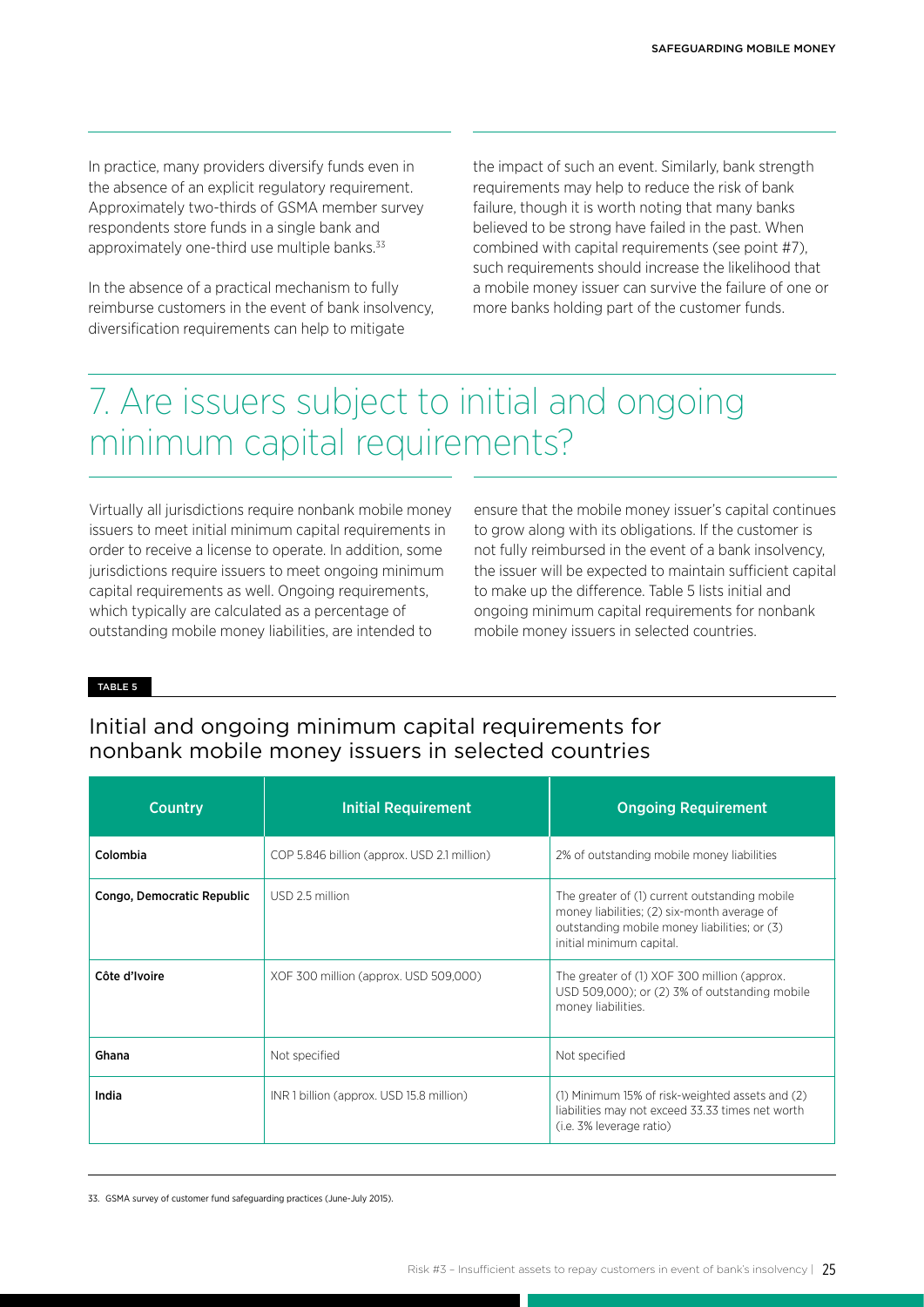| <b>Country</b>     | <b>Initial Requirement</b>                | <b>Ongoing Requirement</b>                                                                                         |
|--------------------|-------------------------------------------|--------------------------------------------------------------------------------------------------------------------|
| Kenya              | KES 20 million (approx. USD 198,000)      | KES 20 million (approx. USD 198,000)                                                                               |
| Lesotho            | Not specified                             | Not specified                                                                                                      |
| Mali               | XOF 300 million (approx. USD 509,000)     | The greater of (1) XOF 300 million (approx.<br>USD 509,000); or (2) 3% of outstanding mobile<br>money liabilities. |
| Malawi             | Not specified                             | Not specified                                                                                                      |
| <b>Namibia</b>     | NAD 2.5 million (approx. USD 205,000)     | The greater of (1) NAD 2.5 million or (2) 2% of<br>outstanding mobile money liabilities                            |
| Paraguay           | Not specified                             | Not specified                                                                                                      |
| <b>Philippines</b> | PHP 100 million (approx. USD 2.2 million) | PHP 100 million (approx. USD 2.2 million)                                                                          |
| Senegal            | XOF 300 million (approx. USD 509,000)     | The greater of (1) XOF 300 million (approx.<br>USD 509,000); or (2) 3% of outstanding mobile<br>money liabilities. |
| Uganda             | Not specified                             | Not specified                                                                                                      |

As Table 5 demonstrates, initial and ongoing minimum capital requirements vary significantly across jurisdictions. Initial requirements range from approximately USD 200,000 in Kenya and Namibia to over USD 15 million in India. There is a lack of consensus on how to establish appropriate initial minimum capital requirements for nonbank mobile money issuers. Regulators may wish to consider factors such as start-up costs for building a sustainable mobile money business (which may vary significantly depending upon the addressable market).<sup>34</sup> along with the need to strike a balance that fosters innovation while limiting the number of licensed institutions to ensure that they are effectively supervised.

Ongoing minimum capital requirements are designed to ensure that the capital available to address bank insolvency and other shocks remains sufficient as the mobile money issuer grows. Many countries use a percentage of outstanding mobile money liabilities, typically 2-3%. Higher requirements are neither practical nor necessary for mobile money business. The Democratic Republic of Congo's 100% requirement has not been enforced in practice, while the West African Economic and Monetary Union's previous 8% requirement<sup>35</sup> was reduced to 3% when the regulations were updated in May 2015.

<sup>34.</sup> For example, start-up costs can be expected to be significantly lower for a provider in Namibia (approx. adult population 1.5 million) than for one in India (approx. adult population 900 million). For population estimates, see Central Intelligence Agency (2015), The World Factbook

<sup>35.</sup> An 8% capital requirement is comparable to typical capital adequacy ratios for banks. Such a requirement is unnecessary for mobile money issuers that do not intermediate customer funds.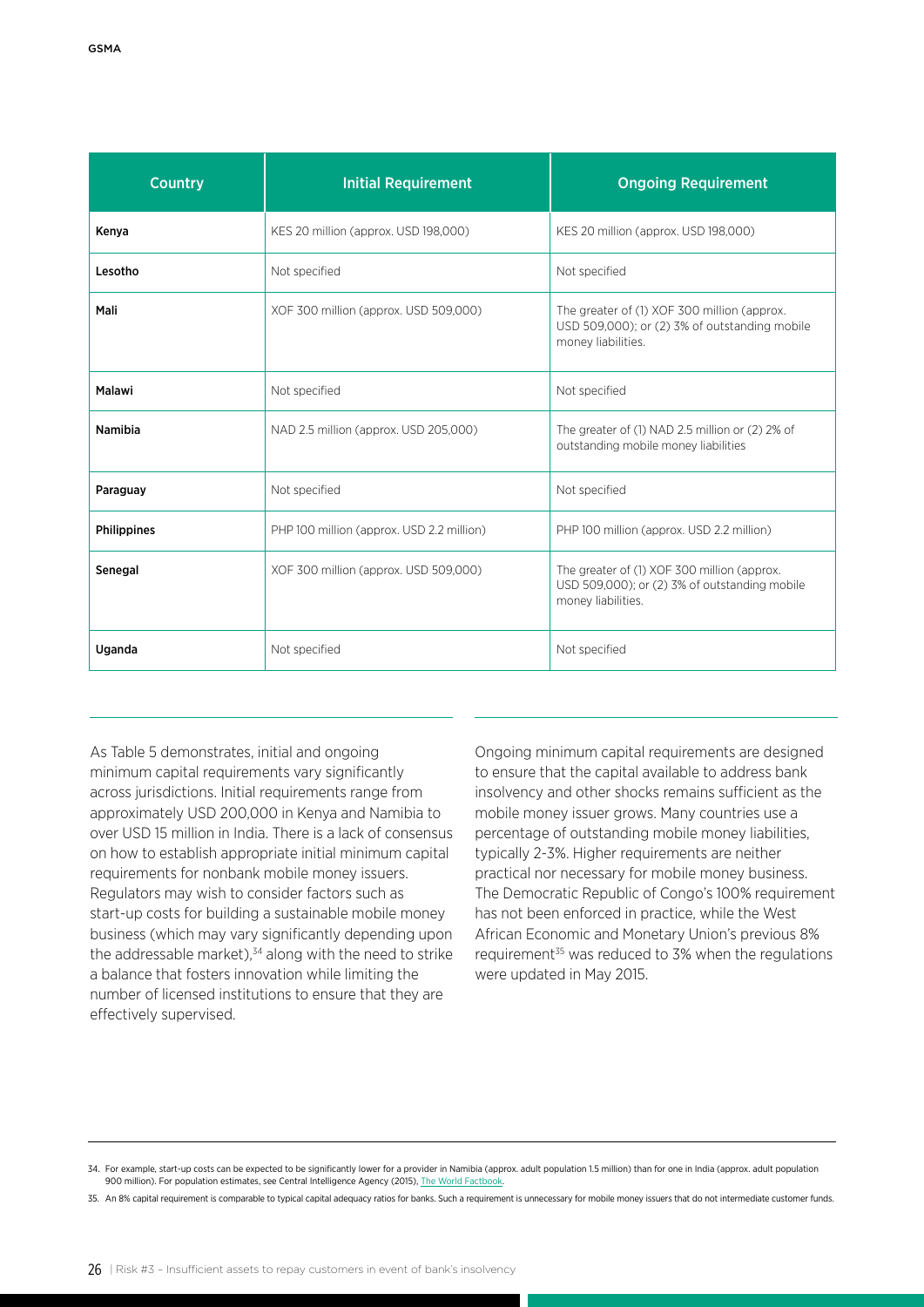## <span id="page-26-0"></span>Sample workflow for regulators and mobile money issuers

Figure 2 provides a sample workflow for regulators and mobile money issuers.<sup>36</sup> Regulators considering applying some or all of the risk mitigation measures listed below should consult with mobile money issuers and other industry stakeholders to ensure that the proposed measures will not be unduly burdensome or costly, as this could impact adoption of mobile money services by low-income and unbanked customers.

36. This workflow is generic in nature and cannot capture all potential country-specific issues; it is not intended to substitute for an in-depth, country-specific legal analysis..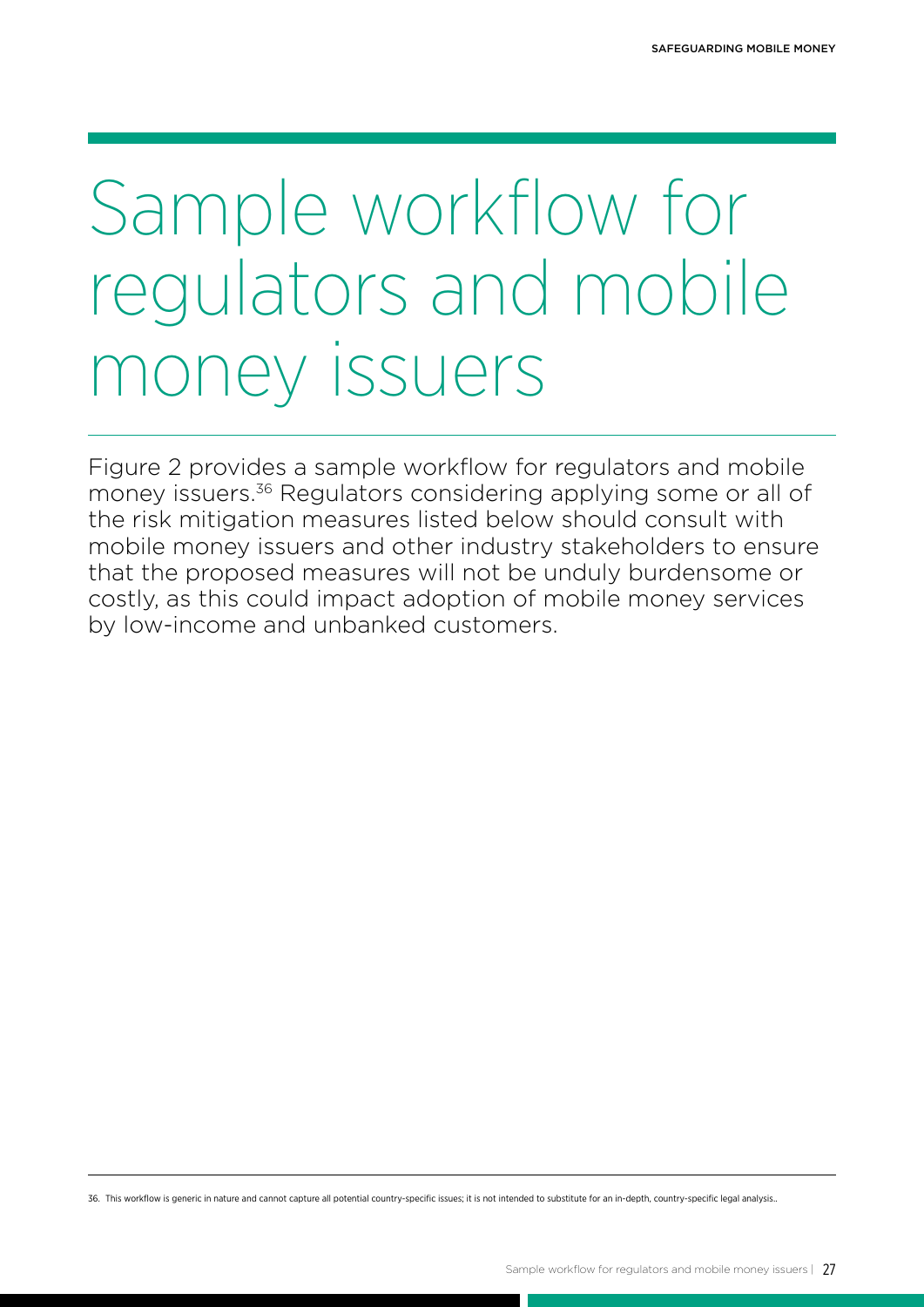#### FIGURE 2

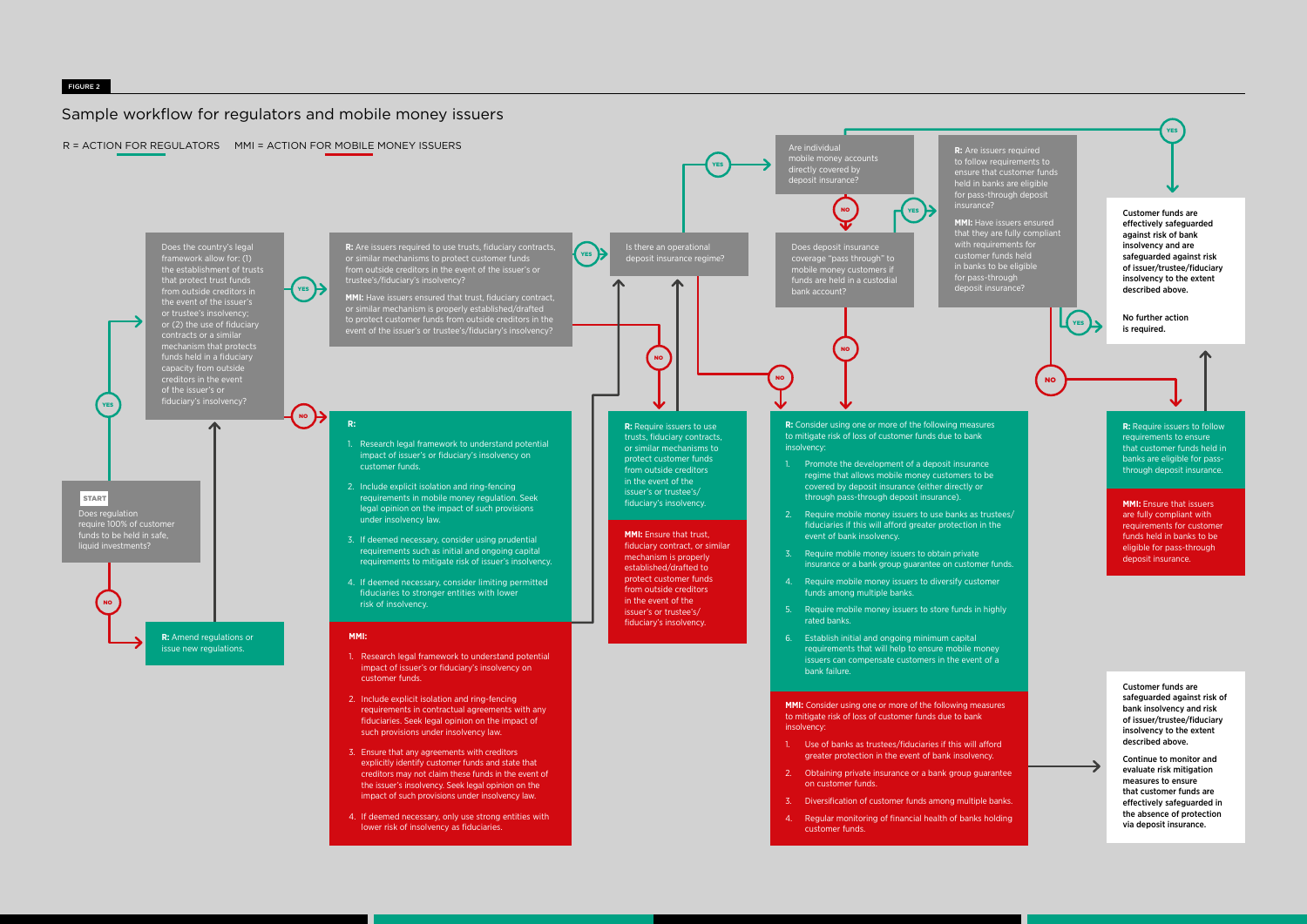## Conclusion

Regulators and mobile money issuers can take a number of measures to effectively mitigate the risk that customers will be unable to access their funds upon demand or will lose funds stored on the electronic account.

Table 6 provides a summary of these risks and possible operational and regulatory responses that can be adopted by regulators and mobile money issuers.

#### TABLE 6

### Key safeguarding risks and possible operational and regulatory responses

| <b>Risk</b>                                                                                  | Possible operational and regulatory responses                                                                                                                                                                                                                                                 |
|----------------------------------------------------------------------------------------------|-----------------------------------------------------------------------------------------------------------------------------------------------------------------------------------------------------------------------------------------------------------------------------------------------|
| Insufficient funds set aside in safe, liquid<br>investments to meet customer demand for cash | 100% reserve requirement<br>$\bullet$<br>Strict limitations on permitted investments<br>$\bullet$                                                                                                                                                                                             |
| Insufficient assets to repay customers in event<br>of issuer's (or fiduciary's) insolvency   | Use of trusts or other fiduciary arrangements to (1) separate customer funds<br>$\bullet$<br>from issuer's (or fiduciary's) personal assets and (2) prevent creditors of<br>insolvent issuer (or fiduciary) from claiming customer funds                                                      |
| Insufficient assets to repay customers in event<br>of bank's insolvency                      | Use of bank as fiduciary<br>$\bullet$<br>Pass-through deposit insurance<br>$\bullet$<br>Private insurance or bank group guarantee<br>$\bullet$<br>Requirements regarding the number and strength of banks holding<br>$\bullet$<br>customer funds<br>Ongoing capital requirements<br>$\bullet$ |

As a general rule, regulators should require providers to set aside assets worth 100% of the value of outstanding mobile money liabilities. These assets should be stored in safe, liquid investments. While most regulators require funds to be stored in banks, the safest investments will vary by country. To protect against loss of customer funds in the event of the mobile money issuer's (or trustee/

fiduciary's) insolvency, mobile money issuers should establish trusts, fiduciary contracts, or other arrangements that provide a comparable level of **protection.** Including specific isolation and ring-fencing requirements in regulations may also provide a certain degree of protection, though this needs to be assessed on a case-by-case basis.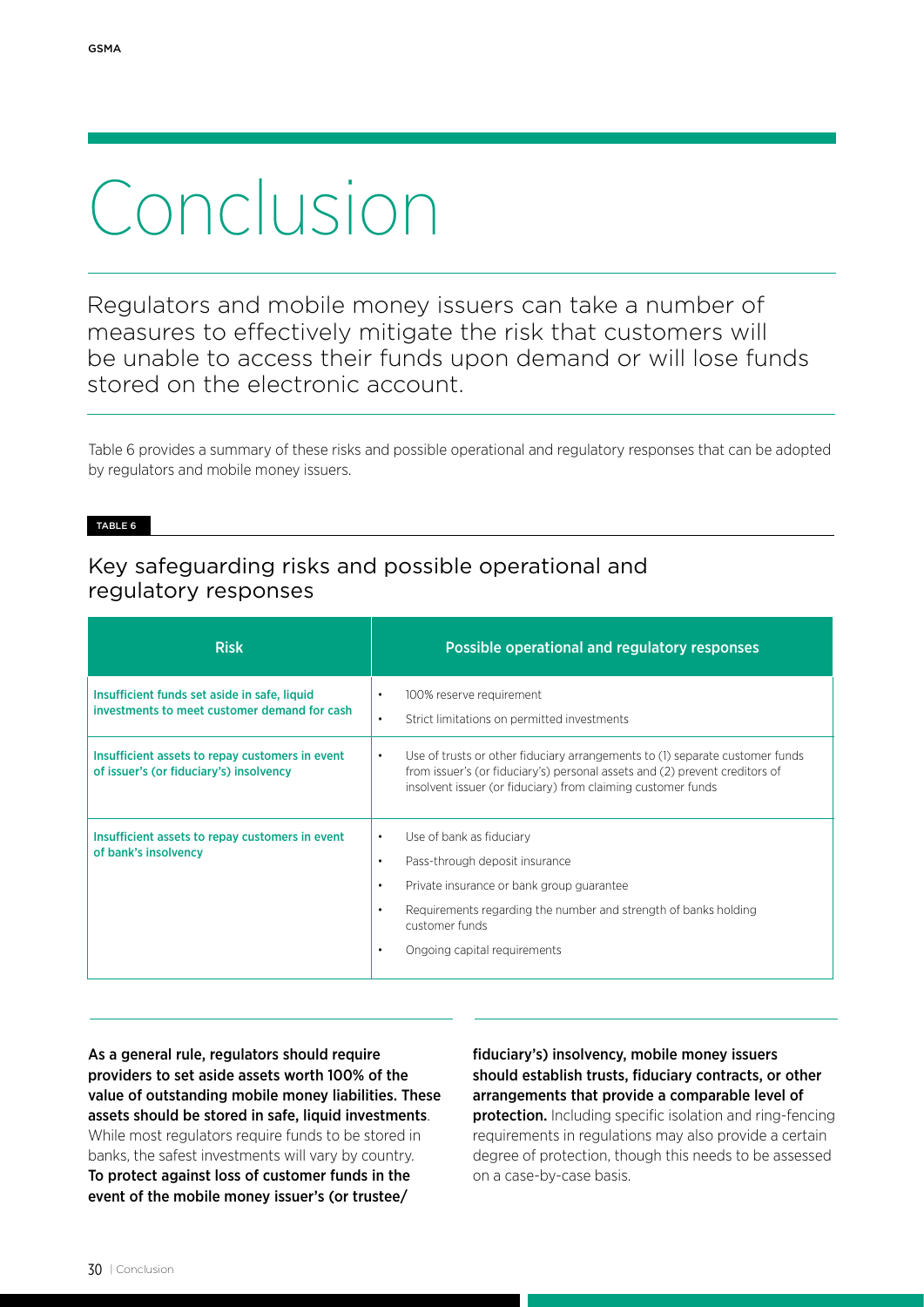Where deposit insurance exists and may be applied to individual mobile money accounts, mobile money issuers should ensure that customer accounts benefit from such protection. In most countries, however, this is not a possibility, so regulators and mobile money issuers should consider alternate means of mitigating bank insolvency risk, such as nominating the bank holding the funds as a trustee/fiduciary, use of private insurance or guarantees from the bank's parent group, diversifying fund holdings, evaluating the financial strength of banks holding customer funds, and/or applying proportional initial and ongoing minimum capital requirements.

For each of the identified risks, the best safeguarding approach will depend upon the country context. Regulators often require mobile money issuers to store customer funds in trust/fiduciary accounts in banks, but this approach only makes sense if the risk of loss of funds in the event of bank insolvency is low and if the use of trust/fiduciary accounts for mobile money is both practical and cost-effective. Ultimately, regulators and mobile money issuers should aim to achieve a high level of protection of customer funds in the least burdensome, most cost-effective manner possible. Given significant variations in available legal instruments and market infrastructure, regulators should consult closely with mobile money issuers and other industry stakeholders prior to establishing safeguarding requirements. This will help to ensure that the chosen requirements will effectively protect customer funds without negatively impacting adoption of mobile money services by lowincome and unbanked customers.

Safeguarding mobile money customers' funds is a complex legal matter with significant variation from country to country. Ongoing research into safeguarding customer funds in common law<sup>37</sup> and civil law<sup>38</sup> jurisdictions is helping to improve understanding of

many of these issues.<sup>39</sup> Nevertheless, a number of topics for further research remain, including the following:

- 1. How are customer funds protected from issuer and fiduciary insolvency in civil law countries that have not formally adopted fiduciary contracts? Most Latin American countries have adopted some form of fiduciary contract deriving from el fideicomiso, beginning with Mexico in the early 1900s.<sup>40</sup> On the other hand, most Francophone countries have not yet developed a fiduciary contract mechanism along the lines of la fiducie, which was only adopted in France in 2007.41 Future research could explore the country-specific mechanisms that are available for segregating and protecting customer funds in Francophone countries and other civil law countries that have not formally adopted fiduciary contracts.
- 2. To what extent do fiduciary contracts and specific regulatory requirements protect against attachment by creditors in civil law countries? As noted above, the level of protection in the event of the issuer's (or fiduciary's) insolvency may vary, particularly for issuers in countries with a civil law legal tradition. Future research could evaluate the extent to which fiduciary contracts and/or specific regulatory requirements provide effective protection in the event of the issuer's or fiduciary's insolvency.
- 3. In the absence of pass-through deposit insurance, how can issuers protect funds held in a bank in the event of the bank's insolvency? As noted above, it may be possible to protect funds against bank insolvency in certain countries if the bank serves as the trustee/fiduciary and funds are subject to strict limits on investment. Future research could explore this issue in more depth and offer specific guidance to mobile money issuers and regulators.

<sup>37.</sup> See Jonathan Greenacre and Ross Buckley (2014), "E[-Money Knowledge Product: Trust Law Protections for E-Money Customers"](http://www.uncdf.org/sites/default/files/Documents/knowledge_product_on_using_trusts_march_2014.pdf), Centre for International Finance and Regulation Working paper; Jonathan Greenacre and Ross Buckley (2014), ["Using Trusts to Protect Mobile Money Customers](http://www.uncdf.org/sites/default/files/Documents/using_trusts_to_protect_mobile_money_customers.pdf)".

<sup>38.</sup> See David Ramos, Javier Solana, Ross P. Buckley, and Jonathan Greenacre (2015), ["Protecting the Funds of Mobile Money Customers in Civil Law Jurisdictions"](http://www.globaleconomicgovernance.org/sites/geg/files/GEG WP_102 Protecting the Funds of Mobile Money Customers in Civil Law Jurisdictions David Ramos et al_0.pdf), GEG Working Paper, University of Oxford.

<sup>39.</sup> In addition, CGAP is researching the potential applicability of deposit insurance to mobile money and similar financial products. See CGAP, "[Deposit Insurance for Digital Finance Products"](http://www.cgap.org/blog/series/deposit-insurance-digital-finance-products).

<sup>40.</sup> See Maria Eugenia Retteg (2009), ["The Mexican Fideicomiso: Theoretical and Practical Approach](http://www.unige.ch/droit/mbl/upload/pdf/M_moire_RETTEG.pdf)", Universite de Geneve; and Ignacio Arroyo Martinez (1982), "[Trust and the Civil Law](http://digitalcommons.law.lsu.edu/cgi/viewcontent.cgi?article=4689&context=lalrev)", Louisiana Law Review, Volume 42, Number 5.

<sup>41.</sup> For a description of the historical development of *la fiducie* in France, see Michel Grimaldi (2011), "[Introduction of the Trust into French Law",](http://www.henricapitantlawreview.fr/article.php?lg=en&id=309) Henri Capitant Law Review, No. 2.